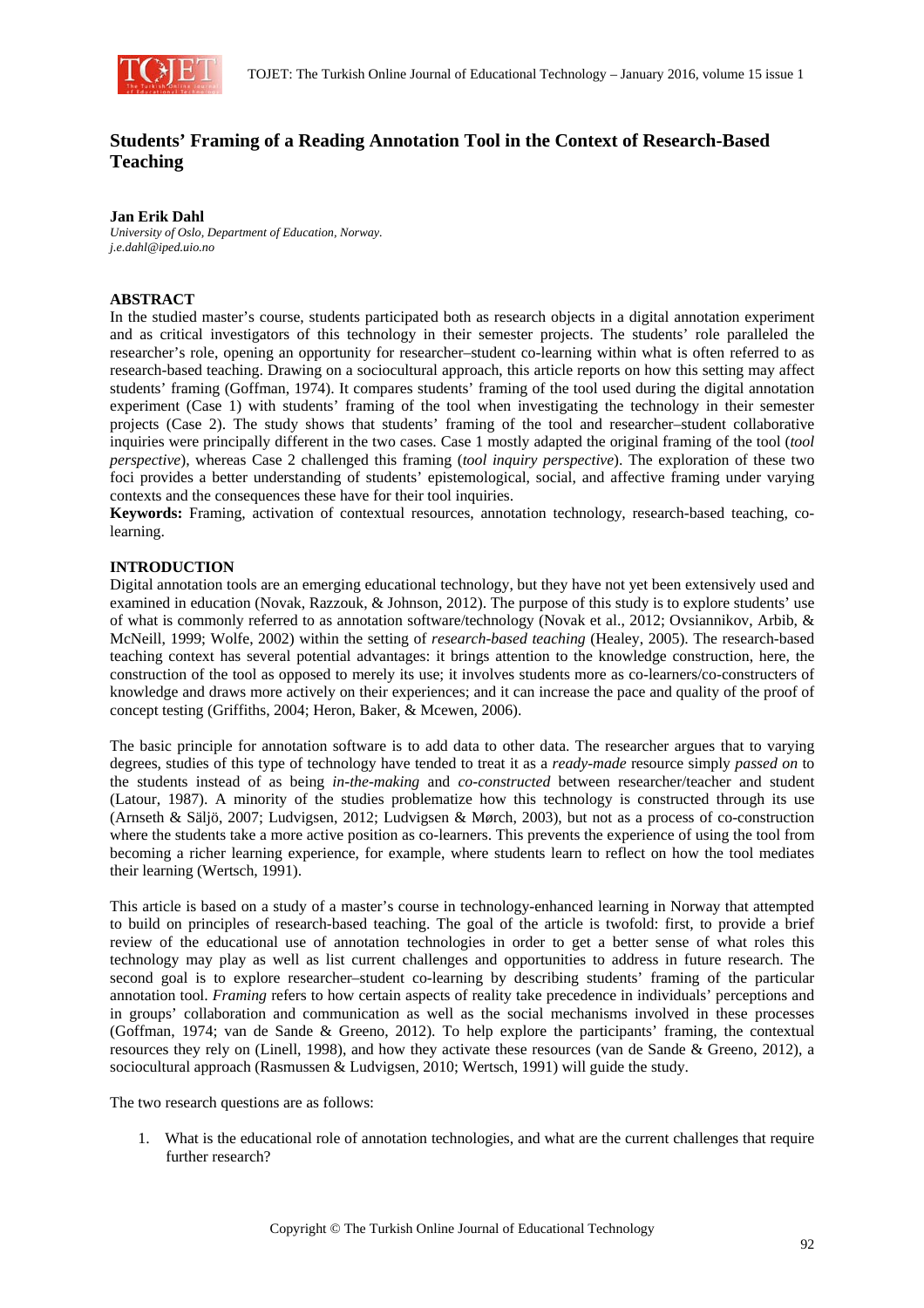

This question provides context for the focus of the research and the teaching in the research-based teaching and hence a potential context for the framing of the technology addressed in the second research question:

2. What characterizes the participants' framing of the technology?

The second section begins by elaborating the concept "research-based teaching." The third section addresses research on framing and the current study's theoretical position. The two following sections contain a case description (the fourth section) and the methodology (the fifth section). The sixth section examines related technologies and provide answers to the first research question. The seventh section presents findings in relation to the second research question. The eight section summarizes the findings by comparing participants' framing in two cases, and the ninth section provides conclusions and suggestions for further research.

# **RESEARCH-BASED TEACHING**

The master's course had a strong focus on research as part of the teaching and learning processes, and the experiment tried to adapt to this focus, i.e. the research–teaching nexus. One of the most common perception of the research–teaching nexus is that the research findings are integrated into lecture courses; hence, the research influences the subject knowledge students learn. This is, however, a very restricted way of seeing this nexus. Students may, for instance, do the following:

learn about research methods and techniques; they may undertake their own projects…; they may assist staff with their research; and they may gain experience of applied research and consultancy through work-based learning… Staff may model research-based approaches in the way they teach, through, for example, adopting an inquiry-based learning approach. (Healey, 2005, p. 2)

A related matter concerns the direction of the relationship between research and teaching. Conventionally, this relationship has mainly been perceived as unidirectional, from research to teaching; however, this relationship can benefit from adopting a more reciprocal, two-way approach (Griffiths, 2004) in a manner of *co-learning* between teacher and student (Heron et al., 2006):

Students can provide immediate feedback on research ideas and research findings which, while not informed by the expertise of academic peers, can nevertheless help to identify flaws in the analysis, as well as provide reassurance and motivation. …student learning activity can itself be a source of research materials, especially when this activity is 'research-based' or 'inquiry-based'. Student projects can, for example, help to test the analytical frameworks that academic staff are developing, or provide the beginnings of comparative studies that can later be pursued more systematically. (Griffiths, 2004, p. 722)

The experiment drew on Healey's (2005) distinction (cf. also Griffith's (2004)) between four different ways of perceiving the research–teaching nexus (cf. Figure 1). These distinctions imply different views of teacher/researcher–student collaboration and different research foci.

|                                                         | <b>STUDENTS AS</b>                                                                                                          | <b>PARTICIPANTS</b>                                                                                             |                                                                                  |
|---------------------------------------------------------|-----------------------------------------------------------------------------------------------------------------------------|-----------------------------------------------------------------------------------------------------------------|----------------------------------------------------------------------------------|
|                                                         | Research-tutored<br>Curriculum emphasises<br>learning focused on<br>students writing and<br>discussing essays and<br>papers | Research-based<br>Curriculum emphasises<br>students undertaking<br>inquiry-based learning                       |                                                                                  |
| <b>EMPHASIS ON</b><br><b>RESEARCH</b><br><b>CONTENT</b> |                                                                                                                             |                                                                                                                 | <b>EMPHASIS ON</b><br><b>RESEARCH</b><br><b>PROCESSES</b><br><b>AND PROBLEMS</b> |
|                                                         | Research-led<br>Curriculm is structured<br>around teaching current<br>subject content                                       | Research-oriented<br>Curriculum emphasises<br>teaching processes of<br>knowledge construction in<br>the subject |                                                                                  |
|                                                         | <b>STUDENTS AS AUDIENCE</b>                                                                                                 | <b>TEACHER-FOCUSED</b>                                                                                          |                                                                                  |

*Figure 1.* Curriculum design and the research–teaching nexus (Healey, 2005, p. 70).

Traditionally, most teaching has fallen under research-led in the bottom left quadrant, but few curricula taken as a whole fit entirely in one quadrant (Healey, 2005). School reforms over the last couple of decades have called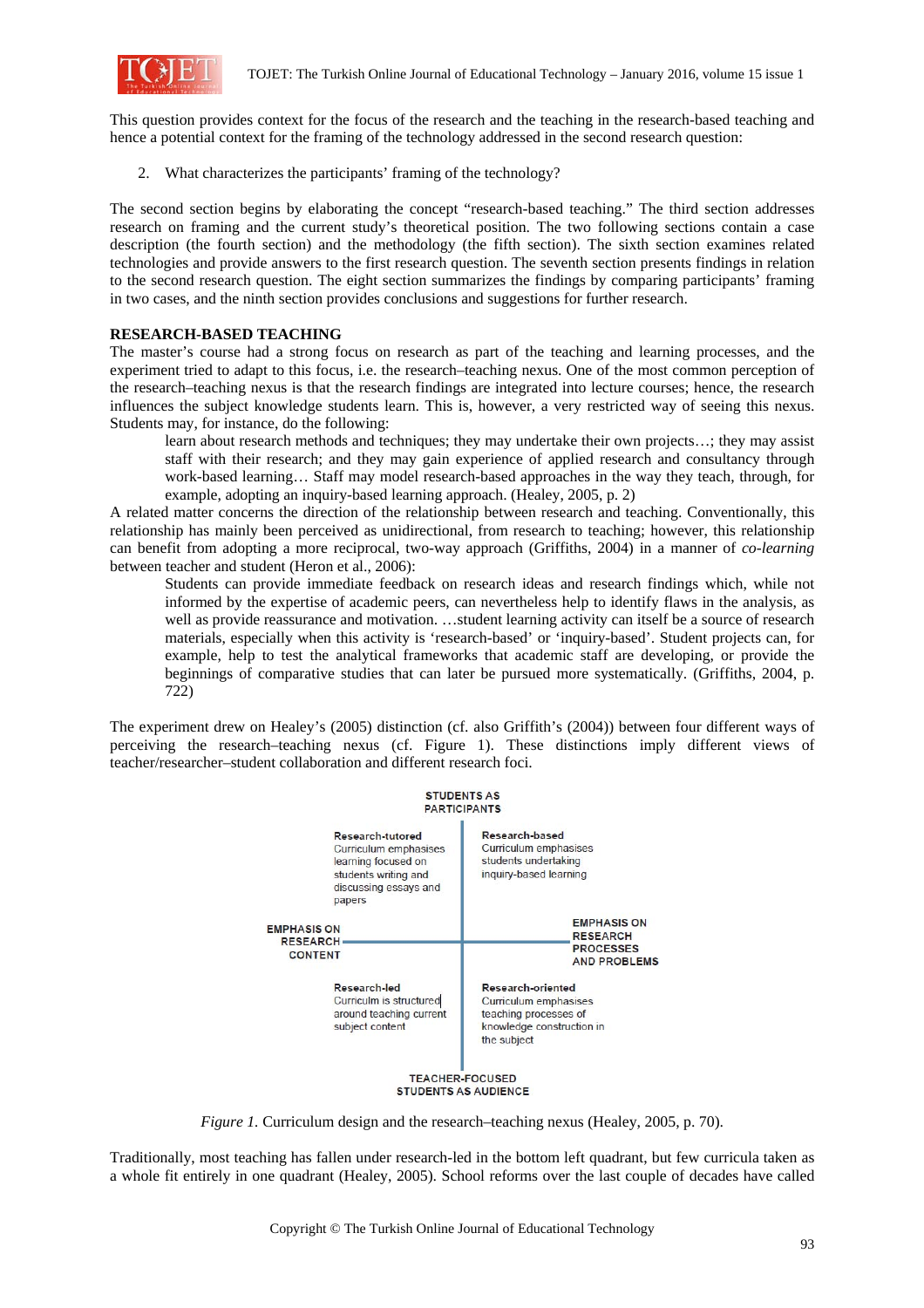

for a much stronger focus on the research process (cf. research-oriented, bottom right quadrant) but also to combine the former with students' active involvement, in other words, more student-centered approaches (research-tutored and research-based, the two upper quadrants). Inquiry-based learning is particularly highly regarded in this context: "research-based learning structured around inquiry is one of the most effective ways for students to benefit from the research that occurs in departments" (Healey, 2005, p. 8). A concern in the experiment was to increase the focus on research processes and problems and enroll students more as participants/co-learners/co-researchers.

### **THEORY**

# **A sociocultural approach to framing**

The researcher's use of the framing perspective will be grounded in a sociocultural approach. The sociocultural approach perceives learning as a social process that is situated in a particular social, historical, cultural and institutional context and mediated by language and by material artifacts deriving from this context (Vygotsky, 1978; Wertsch, 1991). Whereas the focus on framing in the cognitive sciences has been concerned with individuals' cognitive structures and processes (Minsky, 1974; Rumelhart & Ortony, 1976), the sociocultural approach relates framing to the social structures mediating interlocutors' framing, and seeks to understand these structures (Strømme & Ludvigsen, in review; van de Sande & Greeno, 2012).

### **Framing**

The framing perspective draws on multidisciplinary research, which includes anthropology (Bateson, 1972), sociology (Goffman, 1974), sociolinguistics (Tannen, 1993), media and communication (Entman, 1993), and cognitive science (Rumelhart & Ortony, 1976), among others.

Four essential characteristics of frames emphasized in the sociocultural approach are as follows: Frames are associated with *salience*. A central focus adapted in the learning science has been to try to understand how humans individually and in collaboration try to understand and communicate "What is it that's going on here?" (Goffman, 1974, p. 8), "What is expected in this situation" etc. A second property of frames are *selection*, or phrased as a question, "How does something become salient?" This directs attention to the social act of the *selection*/*construction* of what is regarded as salient and as non-salient. Framing naturally involves two parallel processes, *inclusion* and *exclusion* (Bateson, 1972), both of which are crucial for understanding learning. A third property is the *logic* frames impose, or in question form: "What are the functions/consequences of salience?" These functions or logic can, for instance, be a structure for further thoughts, actions, judgments, or sentiments, e.g.:

To frame is to *select some aspects of a perceived reality and make them more salient in a communicating text, in such a way as to promote a particular problem definition, causal interpretation, moral evaluation, and/or treatment recommendation* for the item described. (Entman, 1993, p. 52)

A fourth property is frames' reliance on *social and contextual resources that mediate the framing*. This implies that frames also need to be studied through the logic these resources and contexts provide, in other words, the sociocultural history of the mediating resources.

The perspective of this study is that framing involves a process of *activating latent resources,* and it is necessary to find analytical concepts that can explore this process, for example, how resources are made relevant and become activated or not, including contributing factors and obstacles. In his outline of a theory of context, Linell emphasized that instead of stable, objective contexts, we have "*contextual resources*, potential contexts that can be made into actual, relevant contexts through the activities of the interlocutors in the dialogue" (1998, p. 128). Similarly, Hammer, Elby, Scherr, and Redish (2005) criticize the view of knowledge as an intact cognitive unit/structure that can be transferred from one context to another. Instead, they suggested that we need to focus on *activation of resources* and how multiple aspects of framing interact in this activation process, for example, *epistemological framing* (participants' views about the nature of knowledge and learning), *social framing* (participants' expectations of how to act), and *affective framing* (participants' feelings toward the situation). The social and epistemological framing need further elaboration; here, this study draws on van de Sande and Greeno (2012). *Epistemological framing* refers to:

the participants' understanding of kinds of knowledge that are relevant for use in their activity and the kinds of knowledge, understanding, and information they need to construct to succeed in their activity (e.g., what kind of information would count as a solution to the problem they are working on). (p. 2)

*Social framing*, which van de Sande and Greeno (2012) called *positional framing*, refers to: the way in which participants understand themselves and one another to be related to one another in the interaction, especially regarding the kinds of contributions each of them is entitled, expected, and perhaps obligated to make in the group's activity (2012, p. 2).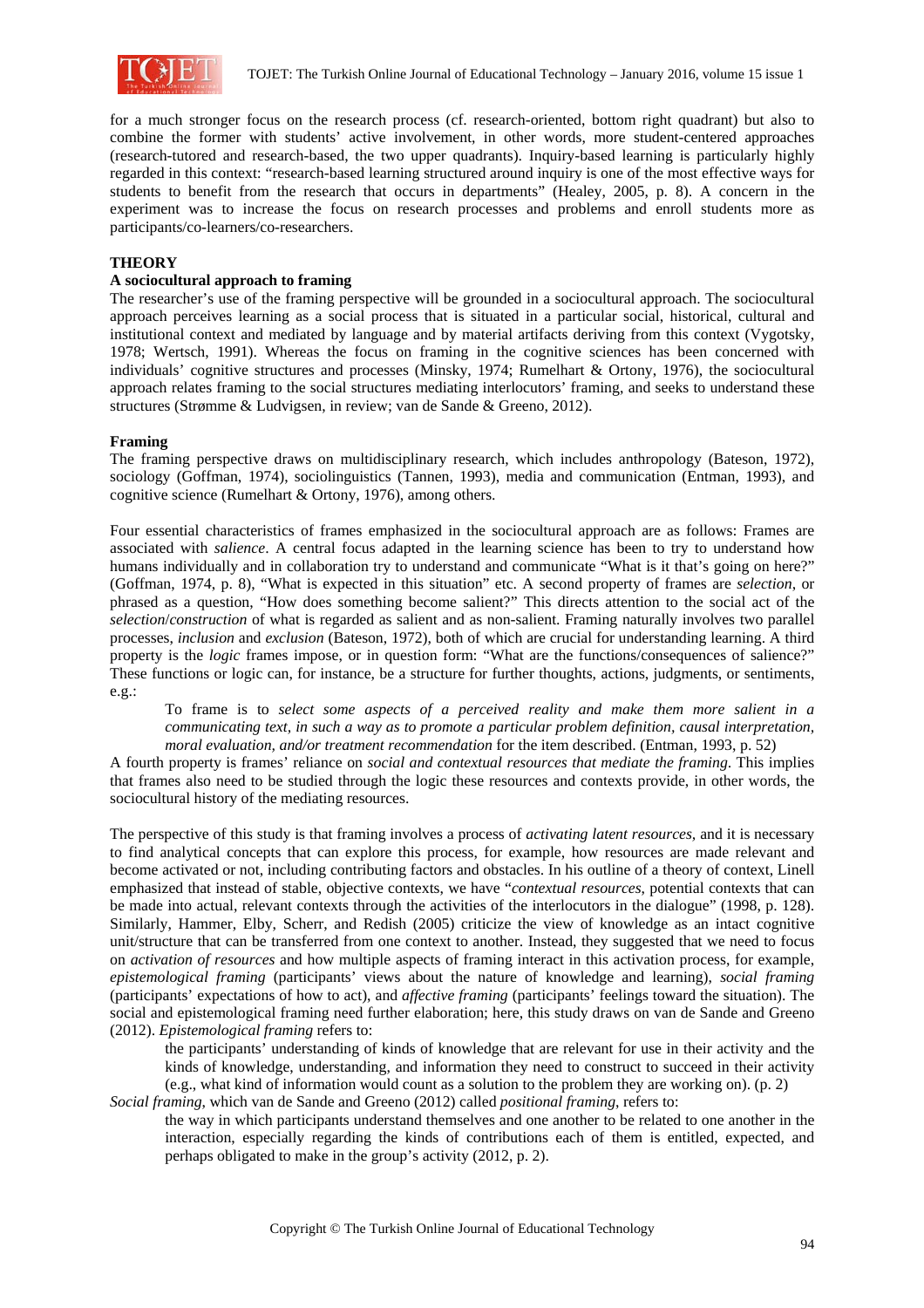

The aspect of social framing they emphasized is how social accomplishments are achieved through taking positions, which they extend by two analytical foci: *source* and *listener*. A *source* is a provider of information (human or nonhuman), which some participants lack in order to construct and reach a mutual understanding. A *listener* is the human participant inquiring into the information. A related term to social and positional framing used in later discussion is *participation structure*.

# **Double framing**

*Double framing* is the presence of two or more frames. All four emphasized characteristics of frames—*salience*, *selection*, *logic*, and *mediation*—are affected by double framing. When trying to analyze the activation of latent resources, the interrelation between resources that different frames draw from becomes a relevant concern. Resources might be compatible but also incompatible, competing, conflicting, etc. (Hetland, 1996), i.e. they might involve tensions that make some recourses less likely to co-occur. Double framing can therefore impose ambiguities that obscure the latent resources and the activation processes. It is important to draw attention to different types and levels of conflict between frames and how this affects further (re)framing. The study differentiates between two double framing and (re)framing situations—*rekeying* and *breaking frame*:

The distinction between breaking frame and re-keying are that somehow the existential grounding of meaning is retained in the re-keying, and 'normal' heuristics are used to sort out the uncertainties and options associated with the possible outcomes. (Manning & Hawkins, p. 221)

*Rekeying* can be solved within the existing frame(s); it does not necessitate a reframing. *Breaking frame,* on the other hand, implies a more fundamental disruption/reframing where the logic of the former frame(s) is/are shattered.

# **CASE DESCRIPTION**

The experiment entailed students in groups of two analyzing an assigned research article from their curriculum through the help of different categories, which they used to categorize the content in the article (cf. Figure 2).

| Research focus             | 5. Discussion                                                                                                                                                                                                                                                                                                                                                                                                                                          |
|----------------------------|--------------------------------------------------------------------------------------------------------------------------------------------------------------------------------------------------------------------------------------------------------------------------------------------------------------------------------------------------------------------------------------------------------------------------------------------------------|
| Research contribution      | The aim of this study was to examine ways to support learners in the translation between different representations in a                                                                                                                                                                                                                                                                                                                                |
| <b>Research questions</b>  | simulation-based learning environment. Three versions of the same simulation-based learning environment were                                                                                                                                                                                                                                                                                                                                           |
| Technology                 | compared: a learning environment with separate, non-linked representations (S-NL condition), a learning environment with<br>separate, dynamically linked representations (S-DL condition), and a learning environment with integrated, dynamically                                                                                                                                                                                                     |
| Learning type focus        | linked representations (I-DL condition). We expected that dynamic linking would free the subjects from mentally relating the<br>representations and, therefore, we expected to find a larger learning effect for the S-DL learning environment compared to                                                                                                                                                                                             |
| <b>Empirical findings</b>  | the S-NL version. We also predicted that the I-DL learning environment would lead to the best learning results as long as<br>the integrated representations were not too complex for the subjects.                                                                                                                                                                                                                                                     |
| Interpretation of findings | Overall, we found that subjects learned from working with the learning environment. Posttest scores were significantly                                                                                                                                                                                                                                                                                                                                 |
| Central concepts           | better than pretest scores, but only on domain and representation items. We found that dynamic linking alone (S-DL)                                                                                                                                                                                                                                                                                                                                    |
| Compare                    | condition) did not lead to better learning outcomes than non-linking. We found that subjects in the I-DL condition had the<br>best scores on posttest domain items. They scored significantly better than subjects in the S-NL condition, but not better<br>than those in the S-DL condition. A trend was found for representation items. The trend was again in favor of the I-DL<br>condition, but again only in comparison with the S-NL condition. |
| Contrast                   |                                                                                                                                                                                                                                                                                                                                                                                                                                                        |
| Further research           | As expected, complexity of the learning environment interacted with the effects of the experimental conditions. The                                                                                                                                                                                                                                                                                                                                    |
| Other/discussion points    | differences seen on the domain items were only found on items that corresponded to the high complexity part of the<br>learning environment, but not on the items that corresponded to the low complexity part. The contingency that the                                                                                                                                                                                                                |
| Method                     | integrated representation could become too complex when more variables were introduced was not supported by our data.                                                                                                                                                                                                                                                                                                                                  |

*Figure 2.* The highlighter/annotation script to the left. To the right, a part of the assigned article that students categorized with the help of the highlighters.

The experiment was associated with a short-term task (students' presentation of the article to the class) and a long-term task (a semester project). More importantly, the semester project made the annotation tool or other parts of the wiki the central object of study (*tool inquiry perspective*), hence enhancing a meta-reflection. This kind of experimental setting constitutes an interesting area for further investigation. That is, a setting that mixes experiences on different levels: using and reflecting on tool functionality (*tool perspective*), scrutinizing its more fundamental conditions (*tool inquiry perspective*), and students being research subjects as well as doing research themselves. Furthermore, which has a focus that parallels the researcher's own research, hence bringing the student and researcher closer together in a potential co-learning/co-researching situation.

# **RESEARCH DESIGN AND METHODS**

### **Analytical procedure**

Interaction analysis was employed to analyze the researcher–student co-learning and inquiry (Jordan & Henderson, 1995). This is a methodological framework for studying socio-culturally embedded moment-tomoment interaction (i.e., microanalysis of meaning production). The unit of analysis is the embedded interaction between humans, including interaction with the socio-material world (e.g., artifacts mediating the interaction).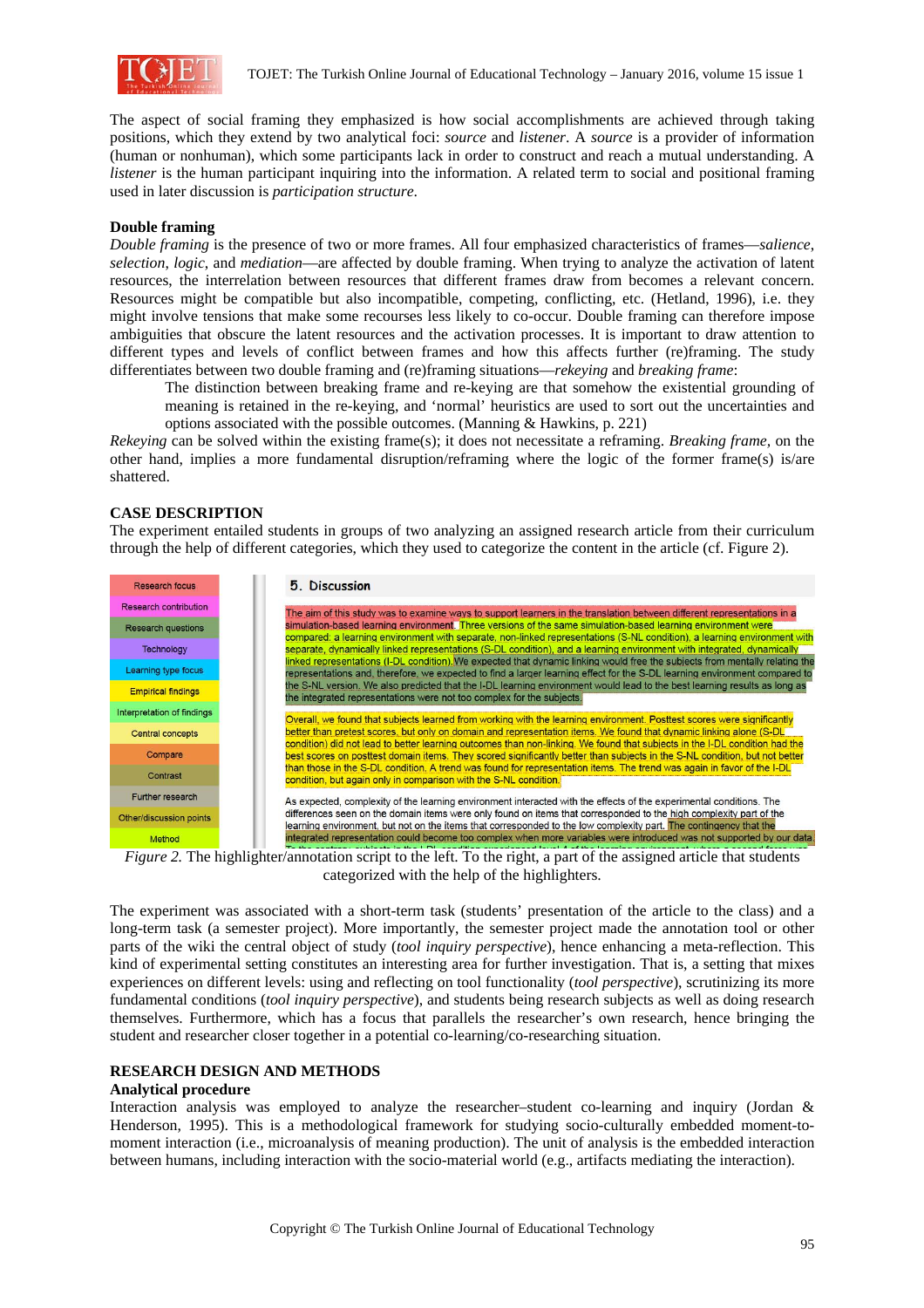

#### **Participants, tool and task**

The subjects in this study were ten female and six male students in their early to mid-twenties participating in a master's course in technology-enhanced learning.

–student co-learning to evolve during the course of the study. The lectures Fourteen of the students came from the Department of Informatics, and two students came from the Department of Education.

The experiment took as its starting point a naturally occurring activity in many tertiary educations—students' reading of research literature and applying some sort of reading tip/guidance from teachers in how to approach and analyze the material (e.g., locating research questions, contributions, theoretical perspective, methodological concerns, etc.). The researcher decided to build the experiment around this activity and to integrate the reading guidelines as scaffolds in an annotation/highlighting script. The highlighting technology was implemented in a wiki and resembles the highlighting pens or the color markers in Microsoft Word, but with the extra feature that each color was linked to a specific category (cf. Figure 2). Each of the categories was also connected to a question or reflection prompt.

At the beginning of the course, guidelines for "how to read an article" were introduced to the students by the course-coordinator. This was a regular activity that was part of the course, not an intervention. The original highlighting/categorization script was a literal copy of these guidelines. Some changes were later made to the script to achieve more critical attention to the research process that led to the particular content knowledge, and hence the relative and conditional nature of the knowledge presented in the article. In comparison, the first script focused on *research content* (cf. left quadrants in Figure 1), whereas the later scripts emphasized *research processes and problems* (cf. right quadrants in Figure 1). Figure 2 shows one of the later scripts.

One of the assigned and graded tasks in the course was as follows: students in groups of two performed a close reading of an article from the course literature and presented this article to the rest of the class. This was a regular task, not an intervention.

However, as an additional task—designed to observe the collaborative use of this particular scaffolding tool the researcher asked the same student groups to jointly categorize the article they were going to present, using a highlighting scripts introduced by the researcher, which they could make changes to. The students' interaction with the categories was observed and video recorded with a stationary camera and a screencast. The whole interaction was transcribed, and the qualitative data analysis software NVivo was used for a more comprehensive analysis. It should be noted that none of the teachers participated in the experiment. A concern was that the experiment was in need of a teacher's scaffolding and should involve a learning experience. In the teacher's absence, the researcher became more involved in providing for this; hence, the researcher also took on the role of a teacher.

Another assigned and graded task in the course was a semester project. This was also a regular task, not an intervention. However, the course-coordinator decided that the wiki technology implemented as part of the experiment was going to be the focus of the students' semester project. Hence, the technology and task interventions potentially also had an additional impact far beyond the original special purpose annotation task the researcher had created in order to study the technology.

#### **Data collection and participation structures**

In the course, there was a contradiction between a curriculum that had a strong sociocultural commitment (which often implies more student-centered approaches) and other parts of the curriculum design that were more traditional and lecture-based. As a result, there were few occasions for the researcher gave few openings. The two most significant opportunities were in connection with the tool experiment and the semester project kick-off meeting with each of the groups, and the data studied therefore draws on these two.

Nevertheless, a wide variety of data was gathered throughout the course (see Appendix 1). The overview illustrates the researcher's range of involvement, and it can be associated with three different roles: the researcher role, the technology developer role, and the assistant teacher role. These roles traditionally relate to different activity types, contextual resources, and participation structures, constituted by 1) researcher vs. research subjects, 2) technology developer vs. user/customer, and 3) teacher vs. student. In order to connect the activity to the relevant contextual resources and facilitate co-learning, the participants had to maneuver between these participation structures, identify the relevant structure, and manage to take each other's perspective. How these roles are negotiated is central to the understanding of how the research–teaching nexus may or may not facilitate co-learning. The two presented cases are representative of two principally different patterns of tool framings and co-learning inquiries and are purposively selected to illustrate these differences.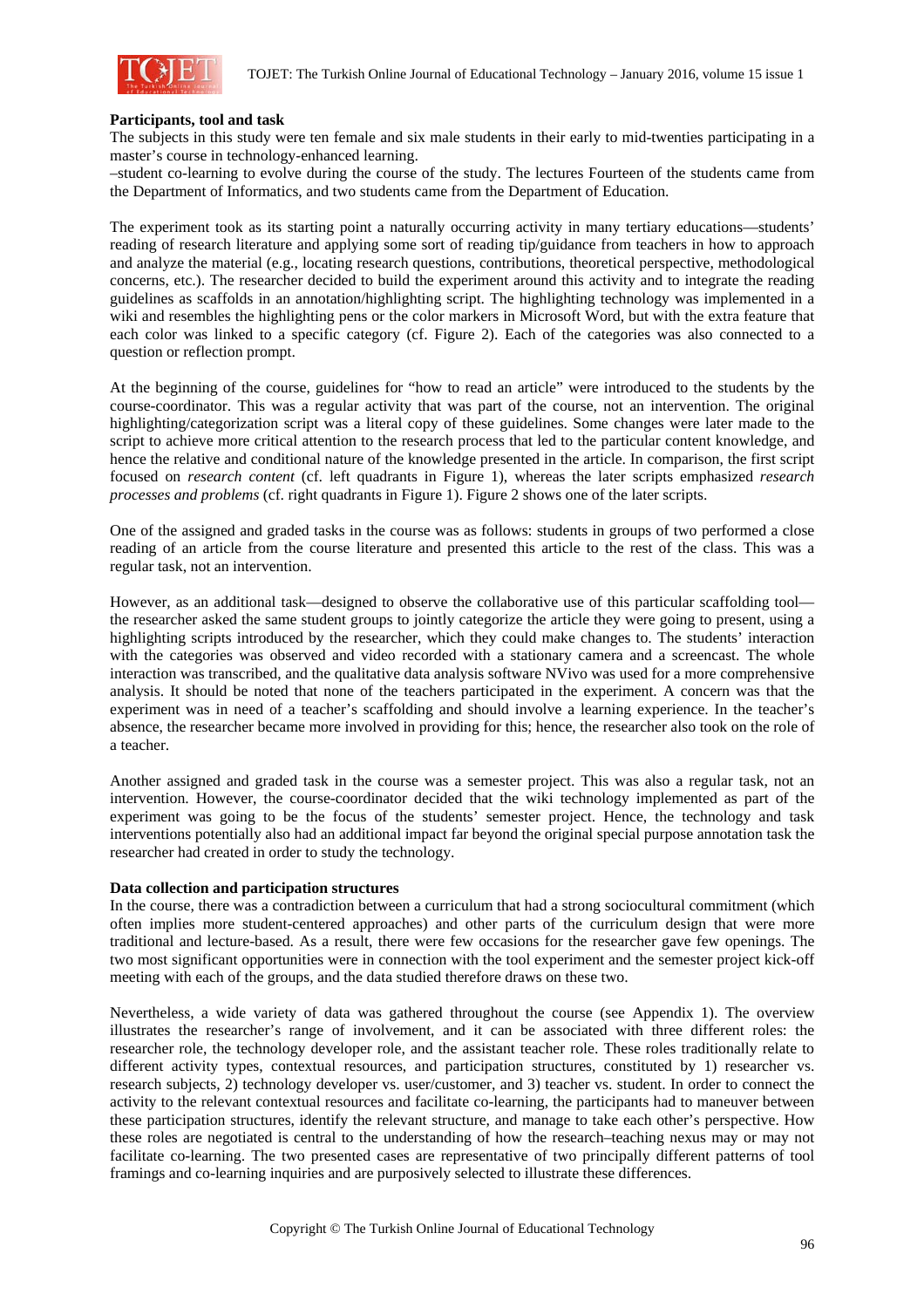

### **TOOL DESIGN**

The design took its inspiration from wikis, annotation technologies, and knowledge building environments. The review below has two purposes: 1) to address the first research question: What is the educational role of annotation technologies, and what are the current challenges that require further research? 2) to compare the tool design with related technologies.

### **Wikis**

A wiki is a web-based collaborative space where anyone can quickly and easily create, edit, or delete documents and link them to other documents in the wiki (Leuf & Cunningham, 2001). Wikis are part of Web 2.0, the interactive, user-generated web that provides opportunities for everyone to author, edit, and discuss documents, not only read what others have written, hence making students accountable to a bigger community. In the present study, the wiki was a background element—it acted primarily as a platform for enhancing an annotation technology, the focus of the review. However, there can be some inherent conflicts between the presented technologies, so the wiki context may still affect the framing.

#### **Annotation technologies**

A survey of Ovsiannikov, Arbib and McNeill (1999) showed that the absolute majority of researchers and students preferred to print out an electronic paper before reading and annotating it. However, electronic annotations have many capabilities that can make electronic annotation not only as good as, but also far superior to, their paper counterparts (Ovsiannikov et al., 1999).

It has been claimed that "annotation is becoming a new form of communication, and that understanding and managing this new medium presents a major challenge" (Buneman & Steedman, 2001, p. 1). This challenge is partly a result of new attempts to move beyond the single user and see annotations as part of a greater ecosystem, where the many forms of collaborative uses poses new challenges (Marshall, 1998). In the context of a larger ecosystem for annotations, many new issues must be addressed, such as, formal versus informal annotations, explicit versus tacit annotations, public versus private annotations etc. (Marshall, 1998). Formal annotations try to secure user interoperability and require compliance to conventions. Informal annotations lack this feature, but is therefore also more flexible. Many personal annotations are telegraphic, incomplete and tacit; they are understandable only for ourselves. The content and meaning need to be more explicit in order for annotations to become a shared resource. However, this requires more effort from the annotator. The informal and tacit nature of personal annotations can make the author see them as private. Enforcing a public sharing of digital annotations can demotivate students from annotating.

Like metadata (data about data) in general, there are fundamental challenges concerning the relation between the source document and its metadata/annotations, and how changes in the source document affect the annotations/metadata (Brush, Bargeron, Gupta, & Cadiz, 2001). The present study, solved this complicated issue by instead focusing on static documents, thereby also compromising the fundamental idea of wiki as an open and dynamic community space (Leuf & Cunningham, 2001).

Annotation technologies regularly involve highlighting or some form of anchoring of the relevant text, often in combination with opportunities to include written comments as marginalia, inline comments, footnotes, threaded discussion etc. (Ovsiannikov et al., 1999; Wolfe, 2002). However, the prototype at the time of the experiment included the highlighting facility, but it did not include an option to add comments. A distinguishing feature with the prototype in comparison with many other annotation technologies, was the possibility to create different highlighting groups (visually separated by colors), in which each group could be defined as a category and further be connected to a prompt or category description to scaffold its use (cf. Figure 2). With respect to this last feature, the prototype bears resemblance to knowledge building environments discussed below (Muukkonen, Hakkarainen, & Lakkala, 1999; Scardamalia & Bereiter, 2006). However, the strong focus on annotation as part of the reading process ties the prototype more closely to the traditional use of annotation technologies reviewed in this section.

What are annotations about? What purpose do they serve? Fowler and Barker (1974) found that highlighting can have a positive effect on retention, but also that the effect might be adverse for the retention of the remaining unemphasized material. Not surprisingly, they found that the effect of active highlighting was superior to the passive reading of highlighted material, though this effect was also dependent on whether the reader had faith in the person responsible for the highlighting. This was the same tendency that Chen and Liu (2012) found when comparing learner-generated and instructor-provided annotations: doing annotations oneself outperformed viewing the instructor's annotations. However, a combination that also reaps the benefits of collaborative learning is even better. For instance, when Hwang and Hsu (2011) investigated the effect of students'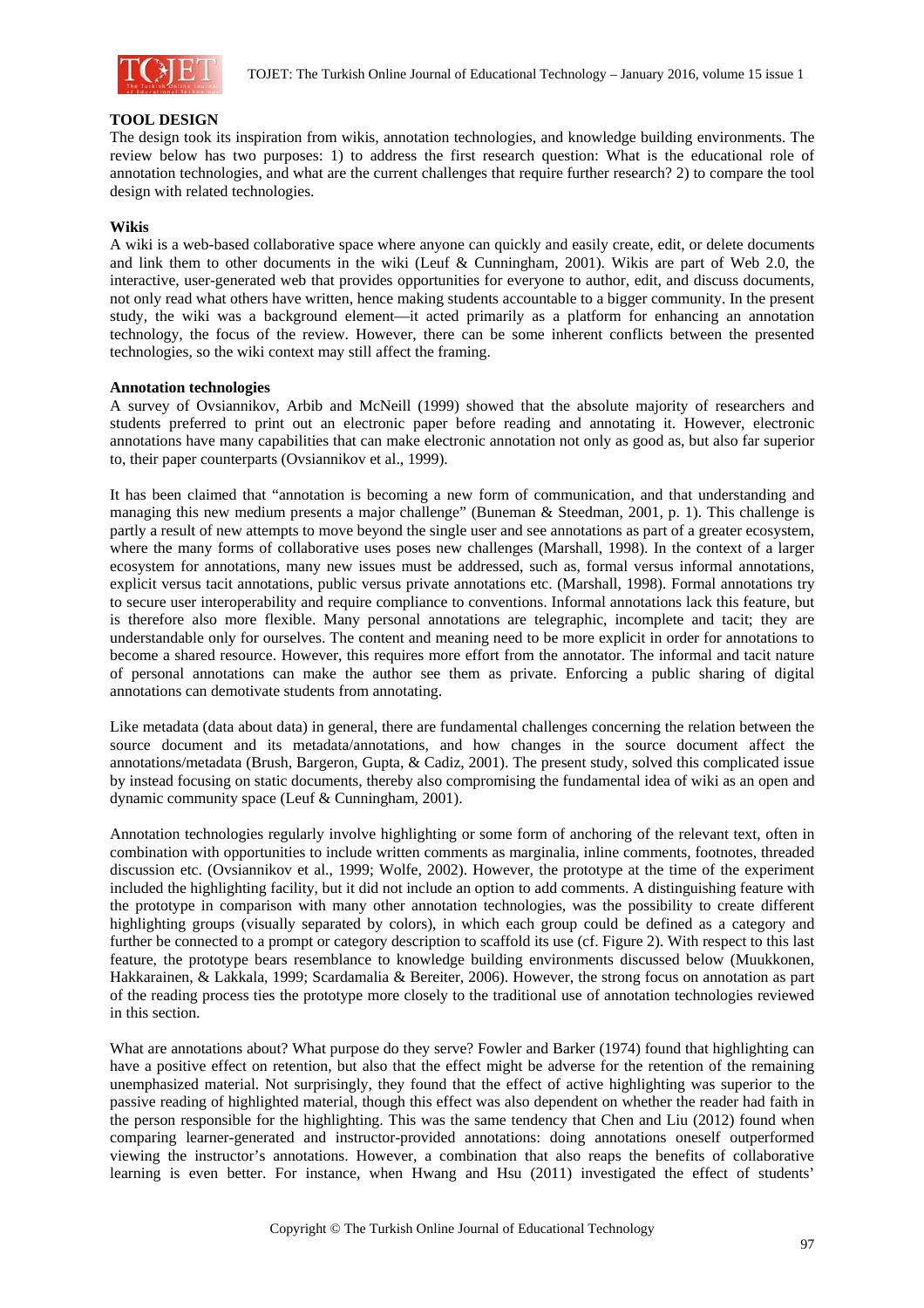

annotations as part of pre-reading (reading before class) exercises, they found that the positive effect was strengthened by students sharing their annotations, which also helped the teacher to identify students' prior knowledge and to prepare the lecture accordingly.

Ovsiannikov, Arbib and McNeill (1999) found that annotation fell in four primary uses: to remember, to think, to clarify and to share. A context for several studies has been to facilitate a deeper level of engagement and more active reading and learning strategies (Porter-O'Donnell, 2004; Simpson & Nist, 1990), which have also been observed to have a positive effect on writing (Porter-O'Donnell, 2004). Annotation studies have been concerned with how annotation affects critical thinking, metacognitive skills, motivation, attitudes toward annotations and the tool, and tool usability (Novak et al., 2012). Wolfe and Neuwirth (2001) identified four main functions of annotation in the current use of annotation technologies:

1. to facilitate reading and later writing tasks; 2. to eavesdrop on the insights of other readers (e.g., by examining annotations made by previous readers of a text); 3. to provide feedback to writers or promote communication with collaborators (e.g., by making annotations while reading that are directed to other authors); and 4. to call attention to topics and important passages (e.g., by making annotations while authoring that are directed to the readers). (pp. 336-337)

The conclusion that can be drawn from the reviewed annotation studies is that annotation can serve a wide variety of purposes, also relying on the ingenuity of the users, but that more research is needed to contextualize the use conditions. The annotation studies tend to focus on the isolated learner as a unit of analysis. Missing in the studies is the sociocultural history of this resource. For instance, were the tool and the annotation practices *passed on* from teacher to students, or in some way a *co-constructed* resource, and if so, how? The studies show that annotations play a double role that can be quite problematic, which has been little researched. They are strongly connected to the students' personal habits and preferences. However, they are also subject to the teachers' interventions, because of the key value annotation practices are perceived to have for learning processes. This tension is likely to deeply affect the outcome of the former studies. The current study will shed light on this tension and the co-constructed nature of annotation resources, which are little discussed in other studies.

### **Knowledge building environments**

An important inspiration for combining highlighting with procedural and epistemic categories was the knowledge building environments. The knowledge building framework was created by Marlene Scardamalia and Carl Bereiter, and it has inspired many similar designs, such as Future Learning Environment (FLE) (Muukkonen et al., 1999). One purpose of these designs has been to introduce new theoretical approaches as well as to design learning practices and technology based on these theories. The underlying pedagogic models have tended to imitate scientific thinking, and more generally, experts' knowledge practices. This review will start with Scardamalia and Bereiter's (2006) "Knowledge Forum", formerly known as "computer supported intentional learning environments" (CSILE), to establish central principles for these environments. It continues with reviewing critical research on FLE that has general relevance to the current topic.

Scardamalia and Bereiter (1994) championed the notion that schools should replace traditional classroom discourse with discursive patterns (knowledge building discourse) that characterize knowledge building communities outside school. Schools should try to facilitate intentional learning and the process aspects of expertise (i.e., the research process as opposed to objectifying the research content). Quintessentially, schools should focus on "the continual improvement of ideas" (Scardamalia, 2004, p. 12) and progressive problem solving (Scardamalia & Bereiter, 1994). "Knowledge Forum" targets students' individual and collaborative inquiries, where students try to identify, articulate, and solve problems and build knowledge and theories. The knowledge building tools aim to support "epistemic agency" (Scardamalia & Bereiter, 2006) by providing scaffolds for essential steps in knowledge building processes and to facilitate collaborative learning and knowledge building by making the results of these steps a shared resource. Frequently used epistemic scaffolds are category prompts and sentence openers, which structure students' thinking and knowledge inquiries in a progressive manner and help establish awareness and a shared focus for collaborative knowledge building, e.g.: "My theory; I need to understand; New information; This theory explains; This theory cannot explain". The traditional use of the annotation tools reviewed in the previous section was associated with a source document and the reading process. In comparison, knowledge building environments typically take a real-world problem as their starting point and seek to support the writing process, which is oriented toward exchanging and improving ideas. The annotation facilities are here connected to knowledge building scaffolds that provide support for the creation of notes that address a problem or the earlier contributions/notes to solve that problem. The knowledge building and collaborative capabilities of these environment are best demonstrated in the ways these tools provide "flexible build-ons" and a range of opportunities to display, link, and make the notes objects of further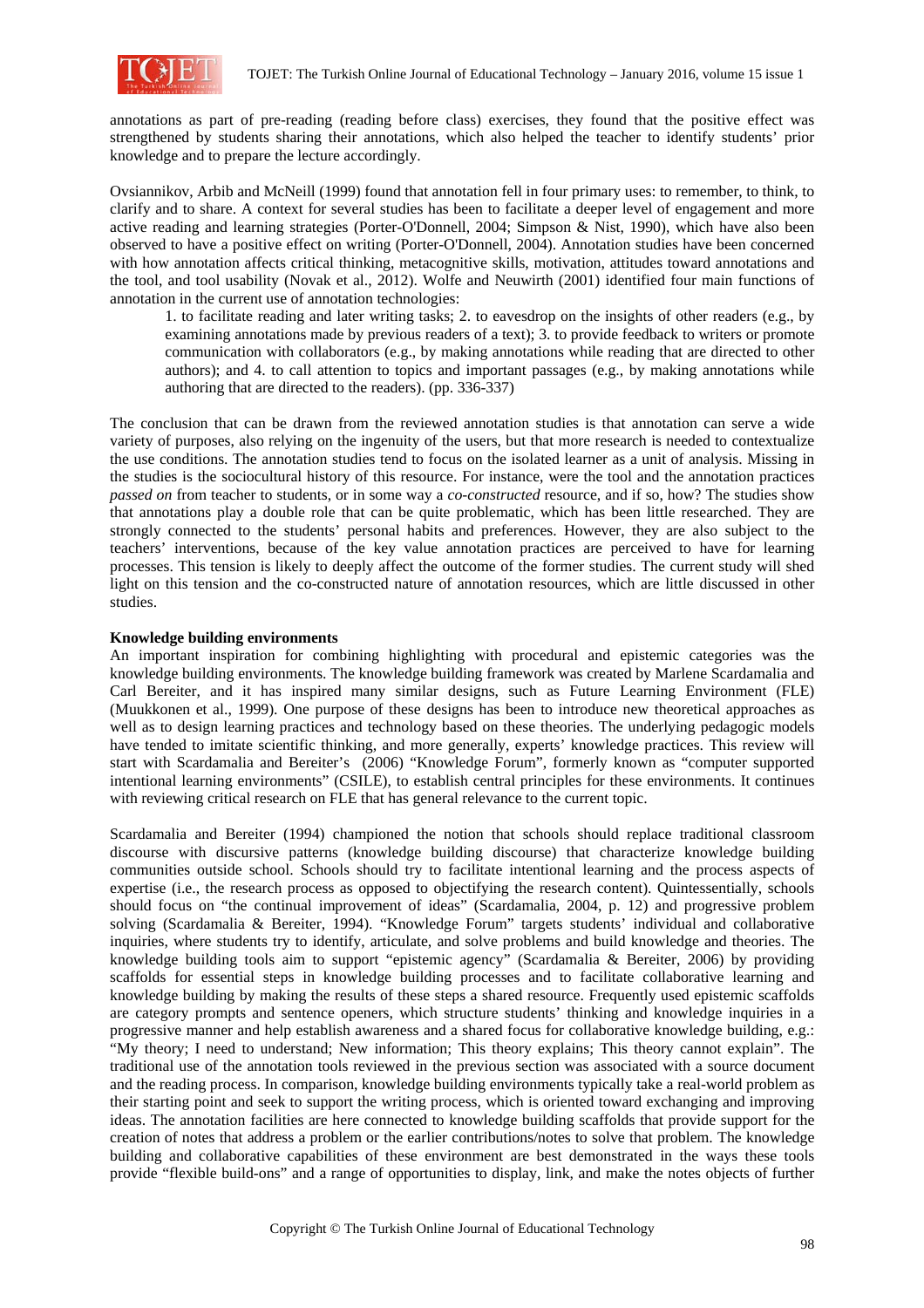

idea improvements, which is more consistent with how knowledge building processes actually function (Scardamalia, 2004). As for wikis (Leuf & Cunningham, 2001), a concern for the knowledge building environments has been to facilitate better alternatives to the traditional knowledge building and annotation solutions: "Threaded discourse now dominates the Internet, despite the fact that it in many ways defeats knowledge building" (Scardamalia, 2004, p. 5).

Later research has problematized fundamental assumptions in the original knowledge building models, and the possibility of an easy transfer of scientific and expert models to the school context. Ludvigsen and Mørch (2003) found that the progressive inquiry model in the discussion forum in FLE was too rationalistic for students' knowledge building. The model was not sensitive towards students situated meaning making, and rather than aiming at conceptual artifacts, students' knowledge building was task specific and oriented towards the local meaning production. In a follow up study, Ludvigsen (2012) problematized how the transfer of expert models into a school context lost contact with the institutional underpinning of these models, turning the scientific concepts into a set of abstractions. Hence, the models failed to make the scientific practice transparent to the students. The categories, in combination with teacher intervention provided, however, transparency to students' own work, and they could therefore potentially also provide a more systematic orientation toward educational activities. Ludvigsen argued that the categories both supported a focus on the subject content and the working process, but the author claimed that there are great challenges related to both foci.

Arnseth and Säljö (2007) discussed challenges related to what is referred to in this study as the students' and the teachers' *social* and *epistemological framing*. Instead of discussing and evaluating the appropriateness of the available categories, the students tended to choose categories they perceived as neutral and uncontroversial. The "preference for reaching agreement" took "precedence over the need for understanding the relation between a category and a knowledge object" (2007, p. 433). Arnseth and Säljö emphasized the importance of teacher's scaffolding in order for the epistemic categories to work. In their study, the instruction failed to address how knowledge should be tied to the students own accounts, and, how it should be used to support their arguments (i.e., the underlying knowledge model), and how the categories could be exploited as a resource for making judgments about the validity of knowledge and the quality and extension of the students' arguments.

In conclusion, the knowledge building research, but in particular the later critical investigations of these environments (Arnseth & Säljö, 2007; Ludvigsen, 2012; Ludvigsen & Mørch, 2003), has taken a stronger interest in the sociocultural dimensions of these tools. However, the students have been the object of focus rather than participating in the inquiry—the previous studies in this field have mostly studied students' *tool use* rather than the students' *research* on the tool they used. Hence, these studies tend to perceive the tool more as a *passed on* resource, rather than being (potentially) a co-constructed product of the interaction between the students and the teacher/researcher.

# **ANALYSIS**

This section addresses the second research question: What characterizes the participants' framing of the technology?

A letter was sent to the students (cf. Appendix 2) at the beginning of the course emphasizing that the technology was ready to be explored, but was by no means "finished", and how the weaknesses could be productive for their learning and semester projects. Hence, a meta-framing (cf*. tool inquiry perspective*) was verbally present early on in the course. However, the contextual resources relevant for this focus were not equally latent and easy to activate for the participants in the two cases presented.

When introducing the tool, the researcher (in Case 2 also the course-coordinator) emphasized the tension between individualizing the categories and finding a kind of standard or unified language that might better facilitate the communication, collaboration, and comparison of each participant's tagging. This double framing prepared the ground for a *tool inquiry perspective*. However, only the second case activated these resources.

# **Case 1: Tool focus**

What follows are four episodes from the interview of the students in Case 1, where the tool is an object of inquiry. Although the participants' framing of their inquiry involves a lot of zooming in and zooming out, the resources activated in this case maintain a rather local context compared to the next case we will study. The interaction in Case 1 has been translated from Norwegian. In Case 2, all of the interactions took place in English. Transcription notation is based on the Jefferson system.<sup>i</sup>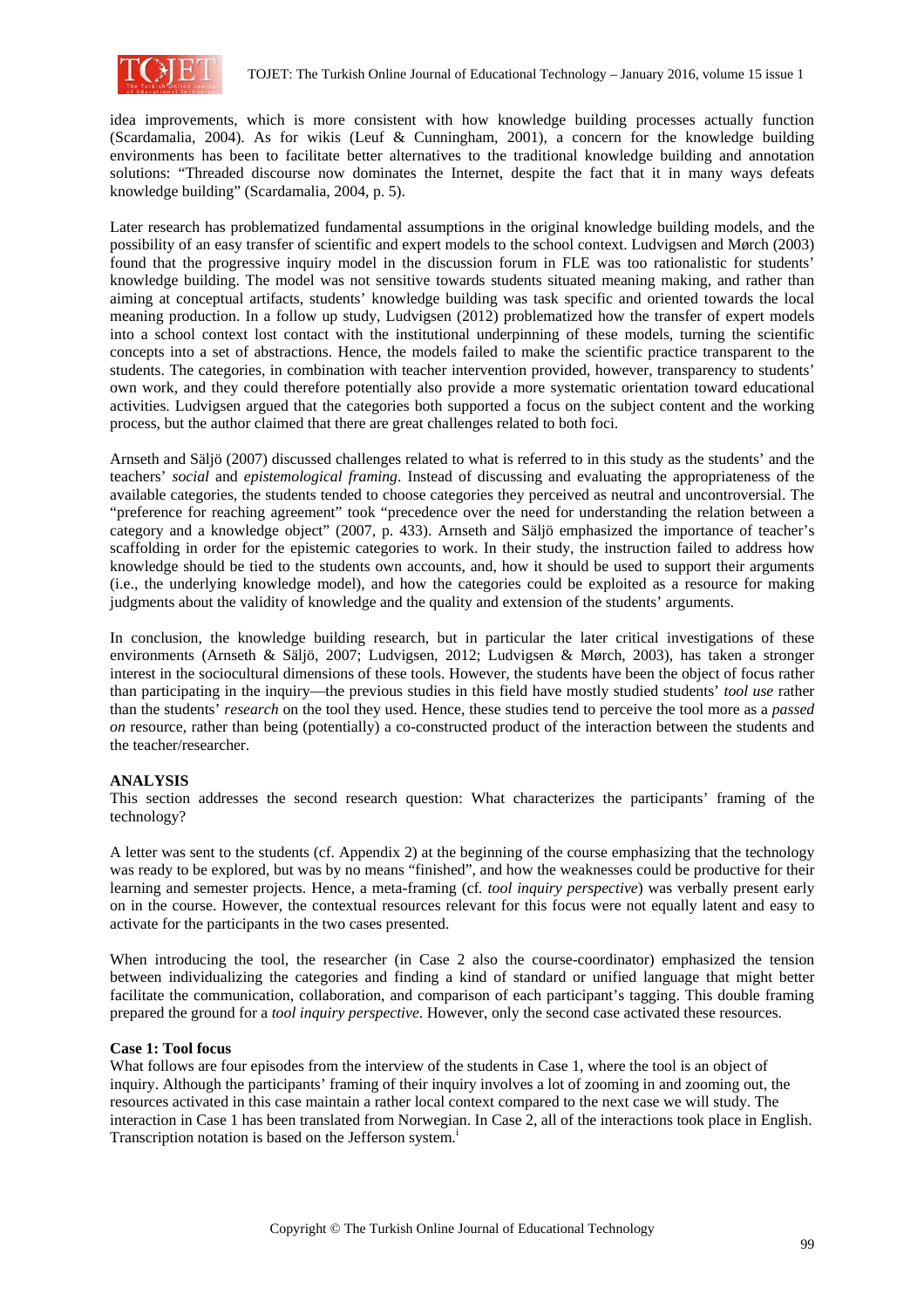

Excerpt 1:

|                |             | Episode 1                                                                                                                                                                                                                                                               |
|----------------|-------------|-------------------------------------------------------------------------------------------------------------------------------------------------------------------------------------------------------------------------------------------------------------------------|
| 3              | Researcher: | I think partly I ask now, and partly that you tell me in a way what's on the top of your<br>minds, and partly that we look through the text and what you have tagged and (.) that<br>you say something about what you have tagged, and the process, ehm (.) How did the |
|                |             | script work this time, do you think? Now you got a chance to make a suggestion that we                                                                                                                                                                                  |
|                |             | added the <i>Method</i> [ <i>category</i> ], and (.)                                                                                                                                                                                                                    |
| $\overline{4}$ | Student B:  | Well (.) it really depends on the article how such a script works (.) and it should be                                                                                                                                                                                  |
|                |             | better opportunities to customise it to the work you're doing.                                                                                                                                                                                                          |
|                |             | And this article was well organised. It was very straightforward and clear, and divided                                                                                                                                                                                 |
|                |             | into specific chapters, and was simple to use in that sense. But it would vary a great deal<br>(.) the articles, how useable the script is.                                                                                                                             |
| 5              | Researcher: | Yes, yes, indeed. And it's not really meant to be a completely generic script. The                                                                                                                                                                                      |
|                |             | intention is that one creates the script oneself. It is a prototype. It is an early version of                                                                                                                                                                          |
|                |             | the script, and then it is, it is what it is in a way, and it becomes a bit more cumbersome.                                                                                                                                                                            |
|                |             | Well, it was not very difficult, you saw that when we added the Method [category]; that                                                                                                                                                                                 |
|                |             | operation only takes 30 seconds. So it is not worse than that. But I think for the average                                                                                                                                                                              |
|                |             | user, you are technical, compared to the (.) larger group of users (.) it needs to be made                                                                                                                                                                              |
|                |             | easier. Apart from that, what did the script offer for better or for worse with regard to                                                                                                                                                                               |
|                |             | your work?                                                                                                                                                                                                                                                              |
| 6              | Student B:  | Well, it was okay when one could sit together so that one could discuss                                                                                                                                                                                                 |
| 7              | Researcher: | U <sub>mm</sub>                                                                                                                                                                                                                                                         |
| 8              | Student B:  | So it was okay (.) yes to discuss the article                                                                                                                                                                                                                           |
| 9              | Researcher: | Umm                                                                                                                                                                                                                                                                     |
| 10             | Student A:  | U <sub>mm</sub>                                                                                                                                                                                                                                                         |
| 11             | Researcher: | Exactly. Other immediate experiences ["opplevelser"] and afterthoughts ["erfaringer"],<br>so that I don't lead your thoughts too much with my questions?                                                                                                                |
| 12             | Student B:  | What's sort of the purpose with the script, or what's the idea behind it?                                                                                                                                                                                               |
| 13             | Researcher: | ((Long description where researcher elaborates his ideas))                                                                                                                                                                                                              |
| 14             | Researcher: | Umm (.) Okay, if you can go through what you have done, just to show me. Talk me                                                                                                                                                                                        |
|                |             | through, just scroll down.                                                                                                                                                                                                                                              |

In Episode 1, the researcher's framing of the interview situation starts with an open frame (asking the students to share "what's on the top of their minds"). The question deriving from the initial framing is, however, much more narrow: "How did the script work this time, do you think?" Student B claims that how well the script will work depends on the article, which necessitates a customizable script. Her framing focuses on a *tool text dependency*. We can also observe that she moves between two contextual frames when discussing this dependency: the general and the particular. The tool worked okay on this specific article but can be problematic to use on other articles. The researcher supports this line of thinking and adds that it is a prototype (indicating limitations) and that the idea is that the users create the script themselves. However, the researcher's further inquiries in line 5 maintain the local framing—he asks about this particular script with regard to this particular task/article. In lines 6 and 8, Student B frames the situation where the tool had a positive impact (i.e., in collaborative activities, and where one uses it to discuss the article). The researcher waits seven seconds for students' further thoughts before asking for other "immediate experiences and afterthoughts" (line 11). A dimension could easily have gotten lost in translation, since both the words *"opplevelser"* and *"erfaringer"* in the original Norwegian wording are regularly translated into *experiences*. However, *opplevelser* are more immediate and unprocessed and rely more on our feelings or intuition toward the situation, whereas *erfaringer* refer to the cognitively more processed products in which the immediate experience has been integrated with other experiences and knowledge. This last group of experiences is often referred to with words like *knowledge* or *wisdom*, which signify their cognitively more developed status.ii Hence, whereas *erfaringer* imply that students' framing should draw actively on cognitive and metacognitive resources, *opplevelser* also have strong connotations for the *affective framing* of experiences (participants' feelings toward the situation), suggesting that the students also can use their feelings as a resource. A potential pivotal moment for broadening the frame is reached in line 12 when Student B raises the question "What's sort of the purpose with the script, or what's the idea behind it?" The researcher has a lot to say about this theme, and a long description of design ideas follows. The students sustain the role as listeners, only nodding as he speaks. Discovering that his design ideas do not trigger further discussion, the researcher proceed with asking the students to elaborate on their tagging.

Excerpt 2 presents three other tool-oriented episodes to elaborate upon the framing and to illustrate its further development.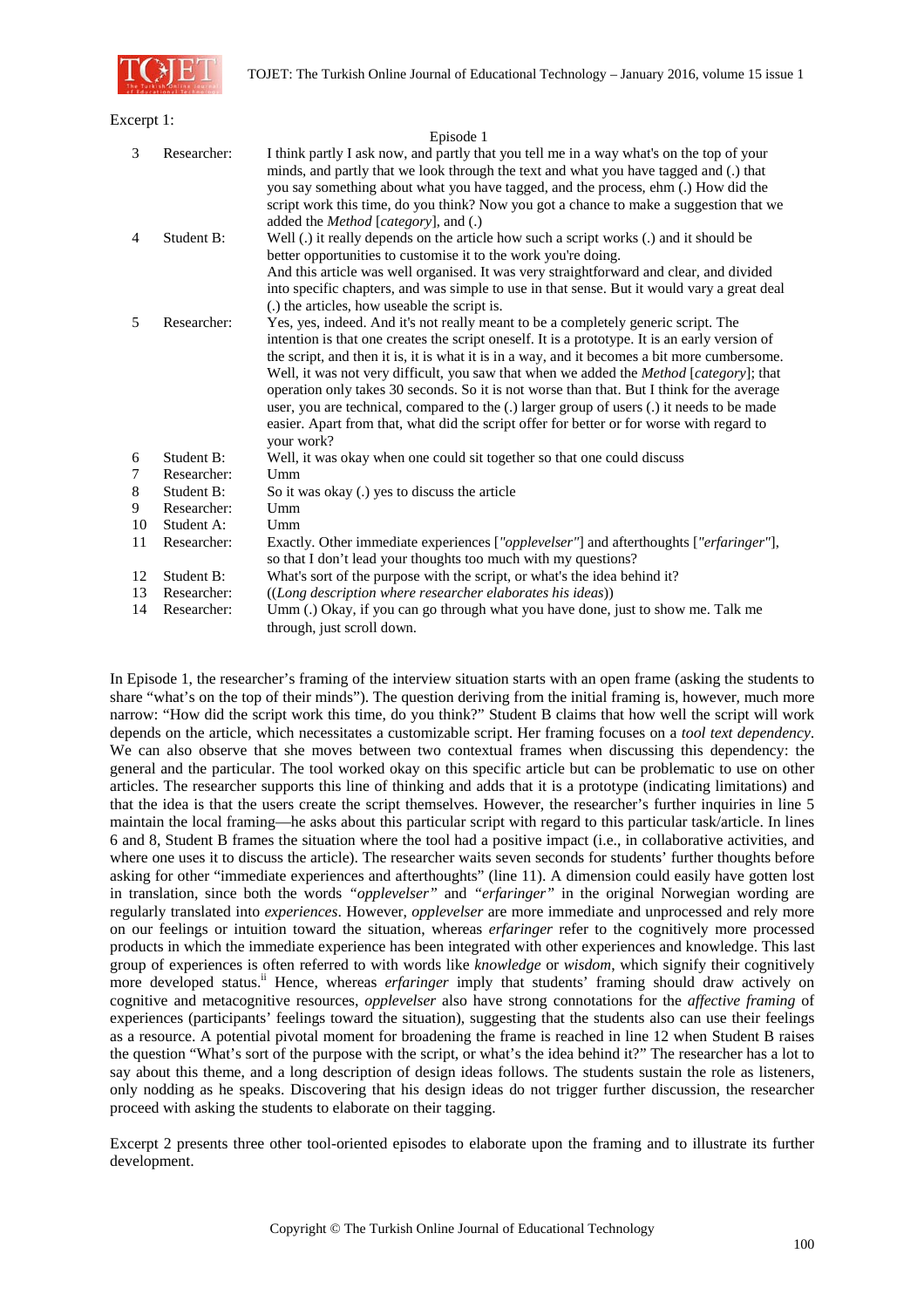

Excerpt 2:

|     |             | Episode 2                                                                                                                                                                                                                       |
|-----|-------------|---------------------------------------------------------------------------------------------------------------------------------------------------------------------------------------------------------------------------------|
| 85  | Student B:  | ((Scrolls)) The Learning type focus, is in a way okay, but it's difficult fo- like for us                                                                                                                                       |
|     |             | technology students who don't speak about learning (.) that is (.) this tag $((points))$ is                                                                                                                                     |
|     |             | only for education=                                                                                                                                                                                                             |
| 86  | Researcher: | $=$ Eh (.) yes and no $=$                                                                                                                                                                                                       |
| 87  | Student B:  | $=$ I will claim $=$                                                                                                                                                                                                            |
| 88  | Researcher: | =but mostly no. Eh (.) I have worked with implementation of technology for some years<br>now. And you will never be skilled in that job if you don't find out what are the main<br>activities and what are the main objectives= |
| 89  | Student B:  | $=$ Yes, but with this particular tag "learning type focus", I feel that in this subject this is a<br>relevant tag to have, but in the other subjects I take=                                                                   |
| 90  | Researcher: | $=$ Yes yes (.) yes yes $=$                                                                                                                                                                                                     |
| 91  | Student B:  | =this wouldn't have been a relevant tag=                                                                                                                                                                                        |
| 92  | Researcher: | $=$ No, indeed, this [ <i>script</i> ] is addressed to this particular curriculum, yes yes $=$                                                                                                                                  |
| 93  | Student B:  | $=$ So here I think it fits, but (.) yeah $=$                                                                                                                                                                                   |
| 94  | Researcher: | $=N0$ , no this script with its particular focus is very tailored to this course, so the                                                                                                                                        |
|     |             | epistemic tagging must somehow maintain the focus of each course                                                                                                                                                                |
| 95  | Student B:  | Yes                                                                                                                                                                                                                             |
| 96  | Researcher: | You know                                                                                                                                                                                                                        |
|     |             | Episode 3                                                                                                                                                                                                                       |
| 111 | Student B:  | Umm ((scrolls down several pages with little variation in the tagging))                                                                                                                                                         |
|     |             | Here it was a little more ((short laugh)) happening                                                                                                                                                                             |
| 112 | Student A:  | Umm                                                                                                                                                                                                                             |
| 113 | Student B:  | But I think they often are very clear, yeah (.) some of the tags were very simple, and<br>there were some that were a little more like (.) didn't quite fit anywhere, but (.) yeah                                              |
| 114 | Researcher: | Yes                                                                                                                                                                                                                             |
|     |             | Episode 4                                                                                                                                                                                                                       |
| 121 | Student B:  | Yeah ((scrolls to the end of the article)) that was it.                                                                                                                                                                         |
| 122 | Researcher: | Um yeah, but, good job, I would say. And I agree that this article as a start was very                                                                                                                                          |
|     |             | well structured.                                                                                                                                                                                                                |
|     |             | And I, I also felt that the script was a bit easier to handle now, for in the former [script]                                                                                                                                   |
|     |             | too much was too similar, and then it became a discussion if one were to take this or this                                                                                                                                      |
|     |             | or this ((refers to different tag-categories)) (.) and then these choices were maybe not                                                                                                                                        |
|     |             | especially productive.                                                                                                                                                                                                          |
| 123 | Student B:  | Yeah                                                                                                                                                                                                                            |

In Episode 2, Student B scrolls down the article (line 85) and pause to comment on the relevance of the category *Learning type focus*. She claims it is "difficult" for them as technology students and that this category is "just for education". The researcher disagrees (line 86, 88), claiming that in order to be successful with technology implementation one needs to investigate the main activity and goals, which in this course were learning and technology for learning. Student B claims (line 89, 91) that although the category is relevant for this course, it will not be relevant for her other courses. The researcher discover the misunderstanding (line 90, 92), quickly adding that this script is tailored for this particular course, and that the epistemic tagging has to attend to the focus of each individual course.

Episode 3 starts with Student B scrolling past several pages where they only had used the category *Empirical findings* (line 111). Her comment "Here, it was a little more happening" can indicate that she sees variations in categories as more relevant, which raises a question about their task understanding and epistemological framing. The utterance "But I think they often are very clear" (line 113) is ambiguous, but in the context of Student B's utterance in Episode 1, line 4, the statement probably refers to the article text/authors, rather than the tool/script. The last part of the utterance refers to the tool/script—she makes a distinction between the categories that were easy to use, and the ones that "didn't quite fit anywhere". She maintains the tool text dependency framing observed in the first episode. The phrase tags that "didn't quite fit anywhere" indicates that she understands the task to be about finding instances for all of the categories in the script. The researcher does not interrogate further, but instead replies with a confirmative statement<sup>iii</sup> (line 114).

In Episode 4, the final episode concluding the interview, the earlier framing is maintained. The researcher builds on Student B's framing, the tool text dependency, and agrees with her that the text was well structured and hence made the tool easier to use. However, he also emphasizes that the development of the script made it easier to handle.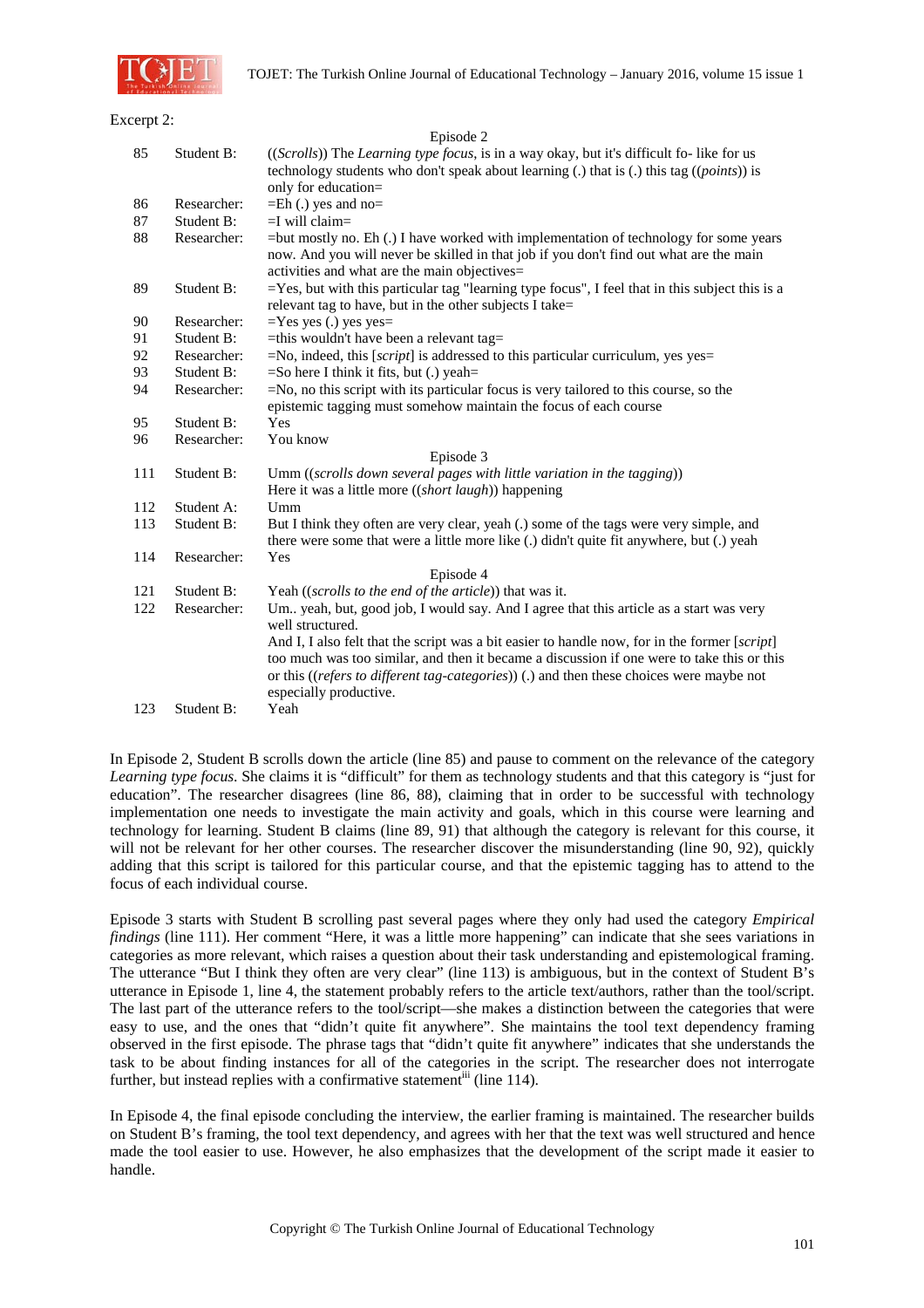

#### **Case 2: Tool inquiry focus**

The next set of data is taken from another case associated with the students' semester project, where the researcher follows one group of four students. In an outline of their project, the students suggested a redesign of the annotation tool that allowed them to 1) define their own tags, 2) compare their tags with others' tags, and 3) collaborate synchronously in answering the questions presented. Their semester project outline shows that they were aware of the potential conflict between the first and second suggestion for redesign:

We believe that giving the students the freedom to tag and comment with no constraints would help improve the process of collaborative knowledge creation. However, this change is likely to complicate the information management and organization of the learning tasks, which would be further explored in the future deliverables. (Students' semester project draft)

The tension between individual and shared annotation practices was also addressed by the course-coordinator in his written comment on their semester project draft:

Allowing students to create their own tags is interesting as it is a topic of research in e.g. end-user development. But you ought to discuss the pros and cons of having user-tailored shared tags in collaboration software like Wiki, as there is a tension between shared knowledge (tags that are understandable to many, possibly provided by a teacher with a set of learning goals behind, but sometimes not relevant for oneself) and private knowledge (relevant for one's own tasks, but not understandable to all, possibly including teacher). (Teacher's feedback)

The semester project proposal together with the teacher's comment constitute the background for the following discussion that took place during the first five minutes of a consulting meeting.

Excerpt 3:

| $\overline{4}$ | Course-<br>coordinator:  | It is little bit (.) it is something that is a little bit confusing (.) in your text. $I(.)$<br>[ <i>inaudible</i> ] what tag should be the starting point? Is it something about questions? I am<br>not sure what you meant about questions [inaudible] that was based on question tag. But                                                                                                                                                                                                                                                                                                                                                                                                                                                                                                                                                                                                                                                                                                                                                                                                                                                                          |
|----------------|--------------------------|-----------------------------------------------------------------------------------------------------------------------------------------------------------------------------------------------------------------------------------------------------------------------------------------------------------------------------------------------------------------------------------------------------------------------------------------------------------------------------------------------------------------------------------------------------------------------------------------------------------------------------------------------------------------------------------------------------------------------------------------------------------------------------------------------------------------------------------------------------------------------------------------------------------------------------------------------------------------------------------------------------------------------------------------------------------------------------------------------------------------------------------------------------------------------|
| 5              | Student B:               | you are more interested in modifying the tags. Right?<br>Okay, so I think before we go down this road, maybe we should explain that we<br>changed our inquiry to this. So maybe it would be better to describe the newer plan, if<br>that's okay. Ehm (.) I was (.) you guys probably haven't seen this [ <i>inaudible</i> ] five<br>minutes ago                                                                                                                                                                                                                                                                                                                                                                                                                                                                                                                                                                                                                                                                                                                                                                                                                      |
| 6              | We:                      | ((laughs))                                                                                                                                                                                                                                                                                                                                                                                                                                                                                                                                                                                                                                                                                                                                                                                                                                                                                                                                                                                                                                                                                                                                                            |
| 7              | Student B:               | That's why I didn't say anything. Ehm (.) so (.) that's a document that kind of describe<br>the new, so do you want to read about it, or do you want us to describe it to you?                                                                                                                                                                                                                                                                                                                                                                                                                                                                                                                                                                                                                                                                                                                                                                                                                                                                                                                                                                                        |
| $\,8\,$        | Course-<br>coordinator:  | Yes you can describe it. Since we don't have the text                                                                                                                                                                                                                                                                                                                                                                                                                                                                                                                                                                                                                                                                                                                                                                                                                                                                                                                                                                                                                                                                                                                 |
| 9              | Student B:               | Okay. Ehm (.) well the first thing we did, was we realized that the problems arise in the<br>province of aggregating peoples' tags if they used different tags is quite problematic,<br>because [ <i>inaudible</i> ] (.) parallels necessarily between the tags that different people<br>develop. So (.) ehm (.) we also (.) no offense Jan Erik, we don't really like the tags (.)<br>not at all (.) because people at the Master level tend to already have developed their own<br>conventions and habits. And they have a (.) we have a way of reading text that works<br>for (.) for us, but (.) ah (.) $[inaudible] =$                                                                                                                                                                                                                                                                                                                                                                                                                                                                                                                                           |
| 10<br>11       | Student A:<br>Student B: | $=$ separate from each other $=$<br>= its separate from each other, and its most likely separate from whatever tags are being<br>given. So we wanted to include a way to engage with the texts that can also facilitate<br>collaborative learning, but (.) eh (.) have it be more open. So instead of having tags<br>where in the mean of a system where students can individually go through the article,<br>and (.) it is kind of like in Microsoft where you can highlight things and can add<br>comments (.) uhm (.) can be able to do that kind of things. And then (.) after everyone<br>has done that divide students into groups of three to five. And have those (.) eh (.)<br>different (.) different [inaudible] so have kind of like heat map [Ref. to visual<br><i>representation</i> [eh (.) like all the highlights (.) ehm put together [ <i>inaudible</i> ] which<br>paragraphs have been highlighted by more people than other people, but not necessarily<br>that has to do with a particular tag or $(.)$ ehm $(.)$ scaffoldings, because it is just $(.)$ eh $(.)$<br>closes the discussion [ <i>inaudible</i> ] more open ended, and (.) um (.) |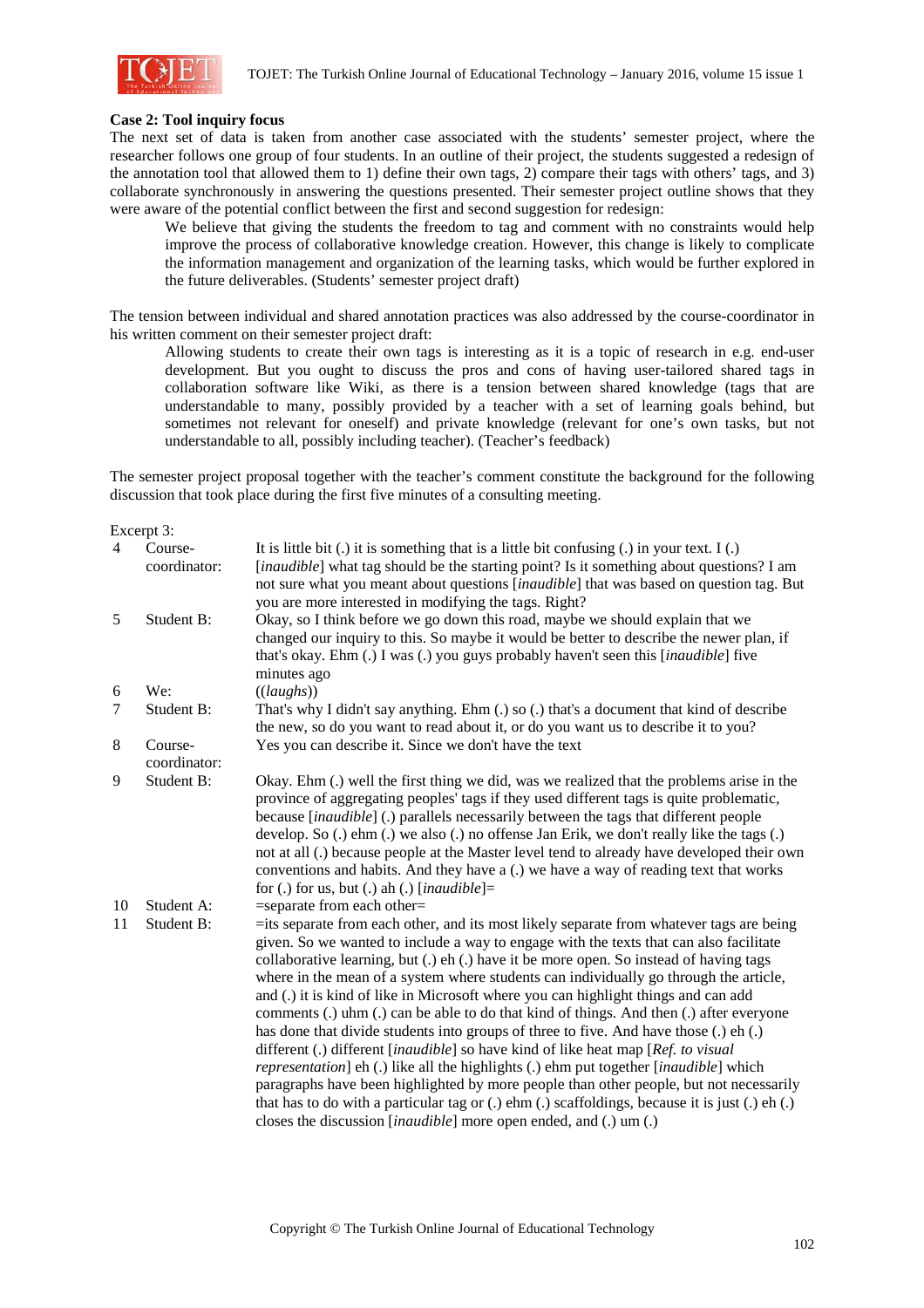

One of the other semester project groups proposed a redesign that included a "question tagging" that was used to annotate and ask questions about unclear sections of the articles. The course coordinator has difficulty understanding how this group's focus on questions (cf. their third suggestion for redesign) is integrated with the redesign of the annotation tool. Instead, he understands their framing to be about "modifying the tags" and asks for clarification (line 4). However, based on the written feedback from the teacher, the students revised their original draft—Student B takes charge and suggests that they instead should describe their new plan (line 5).

In line 9, Student B identifies two sources leading to their reframing. Firstly, the problems of aggregating people's tags if they used different tags, secondly, and in her own words, "so, ehm, we also (.) no offense Jan Erik, we don't really like the tags (.) not at all". The discussion continues with the students explaining that their annotations follow personal conventions and differ from each other's. However, this reframing also has consequences for the students' collaborative learning design, since this can no longer be built on a common notation. Hence, they are also forced to develop a new idea for how the individual annotations can facilitate collaborations.

# **DISCUSSION**

The following discussion summarizes the findings by comparing the students' framing in the two cases.

Regarding the *social/positional framing*, in both cases, the students and the researcher/teacher alternate between being the *source* and the *listener*. The exchange of roles appears to be transparent and smooth. The context of Case 2 seems to provide a simpler participation structure that is probably well known from other school activities. However, the experiment and co-learning context in Case 1 enrolls the participants in three different participation structures, constituted by: 1) researcher vs. research subject, 2) technology developer vs. user/customer, and 3) teacher vs. student. In order to connect the activity to the relevant contextual resources and facilitate co-learning, the participants have to maneuver between these structures, identify the relevant resources within each structure, and manage to take each other's perspective. Each of the participation structures naturally involves an exchange of the position as *source* and *listener*. However, conflicts/misunderstandings can easily arise in situations where there is a different understanding of which participation structure is at work and where the participants' role as *source* or *listener* differs depending on the choice of structure. If participants assume the same role, this can prevent either active listening or the presence of an active *source*. We see in Case 1 that the researcher's role as *source* and *listener* also involves disagreeing with students (cf. Excerpt 2, line 88). His framing here is that technology designers, including the students, need to familiarize themselves with the domain they are working with in order to have a positive impact. Hence, when the domain is information and communication technology (ICT) and learning, they should not only explore the technology, but also the learning focus, and how the two foci align. The researcher's role here seems to rely more on his capacity as a teacher and designer than on the traditional research role. His framing also requires the students to take on the role of designers, not merely students or users. Returning to the potential pivotal learning moment in Excerpt 1, line 12—and why this framing did not lead to further discussion after the researcher's presentation of his design ideas in line 13—this might be because the question prompted a shift in the participation structures. Whereas the researcher might have waited for the students to extend their thoughts based on his contribution, the students might instead have perceived the answer as given in his capacity as the designer or teacher and more in order to inform them than to enroll them in further inquiry and co-learning. Hence, they also took on the role of *listeners* waiting for his next move.

The students in Case 1 seem to strive in finding the *epistemological framing* of this experiment (cf. Excerpt 1, line 12). The goal of the script, the true nature of the problem, and what knowledge they need to activate in order to solve the problem are unclear to them. They frame the problem as being about tool text dependency, and that a *predefined script* will not work. However, for the researcher, this frame is just a temporary limitation (the predefined script issue was solved later in the course). Instead, he wants to frame the co-learning more in terms of envisioning a prospective instructional design in which the elementary prototype limitations are solved. However, the students' framing of the design problem to be solved seems to maintain the focus on a *predefined script*, which also makes the tool text dependency framing more relevant. In the context of the research–teaching nexus, it is interesting to observe that instead of students aligning with the researcher's framing, the researcher aligns with the students' framing, which also preserves the rather local focus on contextual resources.

The most dominant *source* of scaffolding for the co-learning in Case 1 seems to be *nonhuman* (i.e., the existing design limitation and students' experiences with it). Nonhuman *sources* also played a decisive role in Case 2, and two sources in particular. The first is, as in Case 1, the *predefined script*. However, the group's thinking in Case 2 transcended to greater extent the local context of a *tool perspective* observed in Case 1—they also made inquiries into the tool's epistemological foundation. A second *source* was the conflict between personalized tags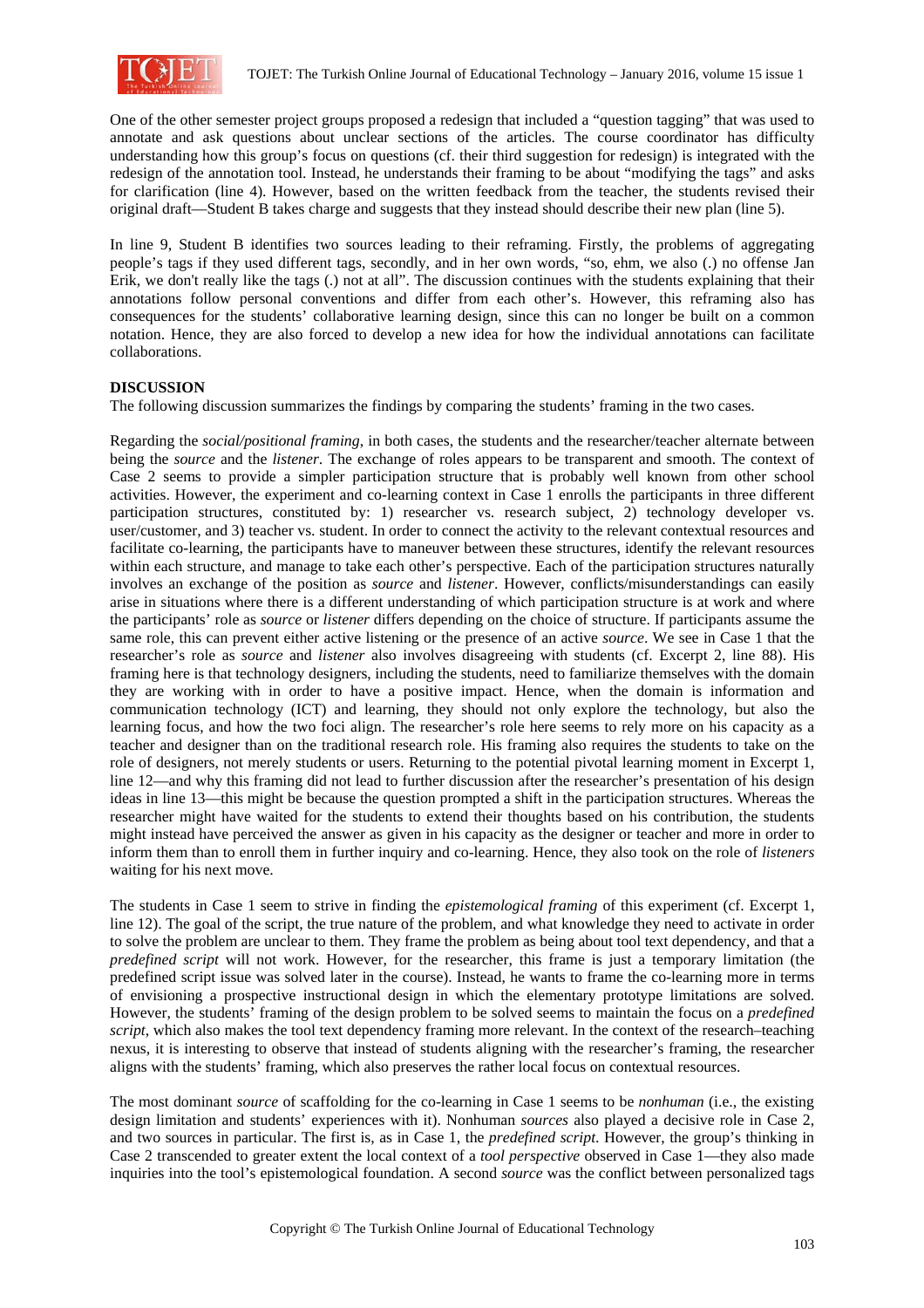

and unified tags as a collective resource (i.e., an aspect of the design problem introduced by the researcher and the course coordinator). This *source* possibly constituted an even bigger challenge as these two frames may appear to be incompatible. Aligning the two suggests that they might even have to sacrifice their main idea: the personalized script. Hence, this double framing was not only a *source* for a regular reframing*/re-keying*, but it constituted a *breaking frame*—the grounding and heuristics of the initial frames lend little support for how to frame the new situation (Manning & Hawkins, 1990). The students needed to co-construct a new schema (van de Sande & Greeno, 2012). Initially, they tried to do this by making questions (their third design idea) a bridge between the individual and the collective (cf. private vs. public annotations), but they found it problematic to figure out how questions could make personal annotations a collective resource. In their new framing, the collaborative level exploits the frequency of annotations, building on the annotation of everyone that had tagged the same text passage (visualized through a heat map) rather than trying to exploit annotations related to different categories.

That the opportunity to create their own script was not optimal was salient in both cases' discussions and framing of the technology. However, their further framing differed with regard to using a *tool perspective* versus a *tool inquiry perspective*, in which the last focus signifies that the premises of the tool to a greater extent are made an object of critical inquiry. Facilitating the last focus is important, as it has a greater potential for providing a transcending learning experience (i.e., transcending the logic of the tool to include other potential contexts).

In Case 2, the students' *affective framing* was foregrounded in their epistemological framing, which probably caused them to focus more on the *epistemological framing* of the learner and to use this epistemological framing as a resource for their (re)framing of the tool. In Case 1, the students struggled with the epistemological framing, and their framing aligned with rather than challenged the logic of the *tool perspective*. Hence, their reframing involved a *rekeying* rather than a *breaking frame*.

# **CONCLUDING REMARKS**

This study was conducted via a short-term and a long-term task, was associated with both a *tool perspective* and a *tool inquiry perspective*, and paralleled the researcher's own research. Hence, it provided extended opportunities for the students' research participation and for focusing on research processes and problems. This setting constitutes an interesting area for further investigation. The setting can involve a double framing and methodological challenges, both of which require further research. When the tool is made the object of a critical extended inquiry, which the semester project aimed for, it can change the tool practices (e.g., students' perspectives and motivation toward using the tool, cf. affective framing). A *tool perspective* and *tool inquiry perspective* are in some respects opposites, which implies that in reality, the students were exposed to two contradictory "treatments"; this can make it more challenging to explore the learning process. The embedded emphasis in a *tool perspective* is that the tool somehow aids in accomplishing a task and that the tool's functionality prescribes the relevant framing. It can involve criticism of the tool, but this criticism, for whatever reason, does not manage to transcend the logic of the tool. The *tool inquiry perspective* takes a more critical stand and problematizes not only the functional alignment implied in the *tool perspective*, but also whether this functional alignment is the *only* or even the *most* relevant context for assessing the tool. Hence, the *tool inquiry perspective* extends the *tool perspective* by calling into question the fundamental epistemological assumptions of the *tool perspective*. The *tool inquiry perspective* has more contextual resources at its disposal and greater potential for reframing, but it regularly requires more cognitive effort—students need to explore both the framing of the *tool perspective* and their alternative framing, compare the frames, argue for their reframing, and determine how to achieve it. Where the students can reason within the frame provided by the *tool perspective*, the *tool inquiry perspective* naturally leads to a double framing; here the frames are often conflicting, competing and even incompatible (Hetland, 1996), and the reframing often involves a *breaking frame* (Manning & Hawkins, 1990). Ideally, criticism emerging from the *tool perspective* further leads to a *tool inquiry perspective*. However, more research is required to explore whether, how, why, or why not this happens.

Further research is needed to identify and describe the different contexts and resources participants rely on in their framing, and the challenges of activating these resources (Hammer et al., 2005; Linell, 1998). The above discussion has foregrounded students' framing. To improve the understanding of researcher–student co-learning and co-construction in research-based teaching, future research should also address the researcher's framing and how it affects the students' framing. This can tell us more about the nature of students' research participation (Healey, 2005), e.g., to what extent the students' research is informed by the researcher's framing, or must be considered more as a parallel inquiry.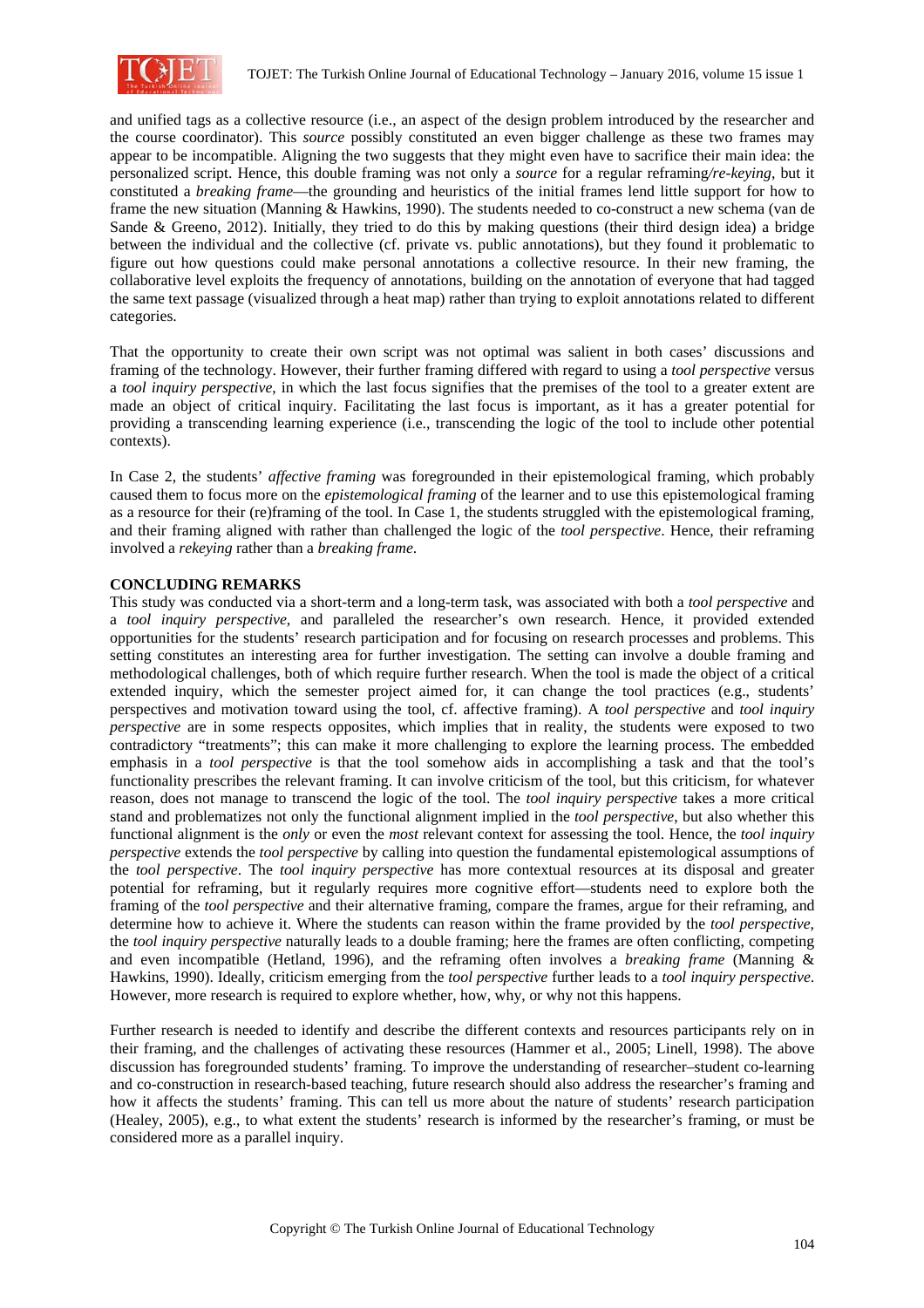

#### **REFERENCES**

- Arnseth, H. C., & Säljö, R. (2007). Making sense of epistemic categories. Analysing students' use of categories of progressive inquiry in computer mediated collaborative activities. *Journal of Computer Assisted Learning, 23*(5), 425-439.
- Bateson, G. (1972). *Steps to an ecology of mind: Collected essays in anthropology, psychiatry, evolution, and epistemology*: University of Chicago Press.
- Brush, A., Bargeron, D., Gupta, A., & Cadiz, J. J. (2001). *Robust annotation positioning in digital documents.* Paper presented at the Proceedings of the SIGCHI conference on Human factors in computing systems.
- Buneman, P., & Steedman, M. (2001). *Annotation–the new medium of communication.* Paper presented at the Proc. of the WWW10 International Conference.
- Chen, C.-J., & Liu, P.-L. (2012). Comparisons of Learner-Generated versus Instructor-Provided Multimedia Annotations. *Turkish Online Journal of Educational Technology-TOJET, 11*(4), 72-83.
- Entman, R. M. (1993). Framing: Toward clarification of a fractured paradigm. *Journal of Communication, 43*(4), 51-58.
- Fowler, R. L., & Barker, A. S. (1974). Effectiveness of highlighting for retention of text material. *Journal of Applied Psychology, 59*(3), 358.
- Goffman, E. (1974). *Frame analysis: An essay on the organization of experience*: Harvard University Press.
- Griffiths, R. (2004). Knowledge production and the research–teaching nexus: The case of the built environment disciplines. *Studies in Higher education, 29*(6), 709-726.
- Hammer, D., Elby, A., Scherr, R. E., & Redish, E. F. (2005). Resources, framing, and transfer. *Transfer of learning from a modern multidisciplinary perspective*, 89-120.
- Healey, M. (2005). Linking research and teaching exploring disciplinary spaces and the role of inquiry-based learning. *Reshaping the university: new relationships between research, scholarship and teaching*, 67-78.
- Heron, R. L., Baker, R., & Mcewen, L. (2006). Co-learning: re-linking research and teaching in geography. *Journal of Geography in Higher Education, 30*(1), 77-87.
- Hetland, P. (1996). *Exploring Hybrid Communities: Telecommunications on Trial*: Department of Media and Communication, University of Oslo.
- Hwang, W.-Y., & Hsu, G.-L. (2011). The Effects of Pre-Reading and Sharing Mechanisms on Learning with the Use of Annotations. *Turkish Online Journal of Educational Technology-TOJET, 10*(2), 234-249.
- Jordan, B., & Henderson, A. (1995). Interaction analysis: Foundations and practice. *The journal of the learning sciences, 4*(1), 39-103.
- Latour, B. (1987). *Science in action: How to follow scientists and engineers through society*: Harvard university press.
- Leuf, B., & Cunningham, W. (2001). The Wiki way: collaboration and sharing on the Internet.
- Linell, P. (1998). *Approaching dialogue: Talk, interaction and contexts in dialogical perspectives* (Vol. 3): John Benjamins Publishing.
- Ludvigsen, S. (2012). What counts as knowledge: Learning to use categories in computer environments. *Learning, Media and Technology, 37*(1), 40-52.
- Ludvigsen, S., & Mørch, A. (2003). Categorisation in knowledge building *Designing for change in networked learning environments* (pp. 67-76): Springer.
- Manning, P., & Hawkins, K. (1990). Legal decisions: A frame analytic perspective. *Beyond Goffman. Studies on Communication, Institution and Social Interaction. Berlin, New York: Mouton de Gruyter*, 203-233.
- Marshall, C. C. (1998). *Toward an ecology of hypertext annotation.* Paper presented at the Proceedings of the ninth ACM conference on Hypertext and hypermedia: links, objects, time and space---structure in hypermedia systems: links, objects, time and space---structure in hypermedia systems.
- Minsky, M. (1974). A framework for representing knowledge. In P. H. Winston, & Horn, B. (Ed.), *The Psychology of Computer Vision* (Vol. Vol. 67, pp. pp. 211-277). New York: McGraw-Hill.
- Muukkonen, H., Hakkarainen, K., & Lakkala, M. (1999). *Collaborative technology for facilitating progressive inquiry: Future learning environment tools.* Paper presented at the Proceedings of the 1999 conference on Computer support for collaborative learning.
- Novak, E., Razzouk, R., & Johnson, T. E. (2012). The educational use of social annotation tools in higher education: A literature review. *The Internet and Higher Education, 15*(1), 39-49.
- Ovsiannikov, I. A., Arbib, M. A., & McNeill, T. H. (1999). Annotation technology. *International journal of human-computer studies, 50*(4), 329-362.
- Porter-O'Donnell, C. (2004). Beyond the yellow highlighter: Teaching annotation skills to improve reading comprehension. *English Journal*, 82-89.
- Rasmussen, I., & Ludvigsen, S. (2010). Learning with computer tools and environments: A sociocultural perspective. *International handbook of psychology in education*, 399-435.
- Rumelhart, D. E., & Ortony, A. (1976). *The representation of knowledge in memory*: Center for Human Information Processing, Department of Psychology, University of California, San Diego.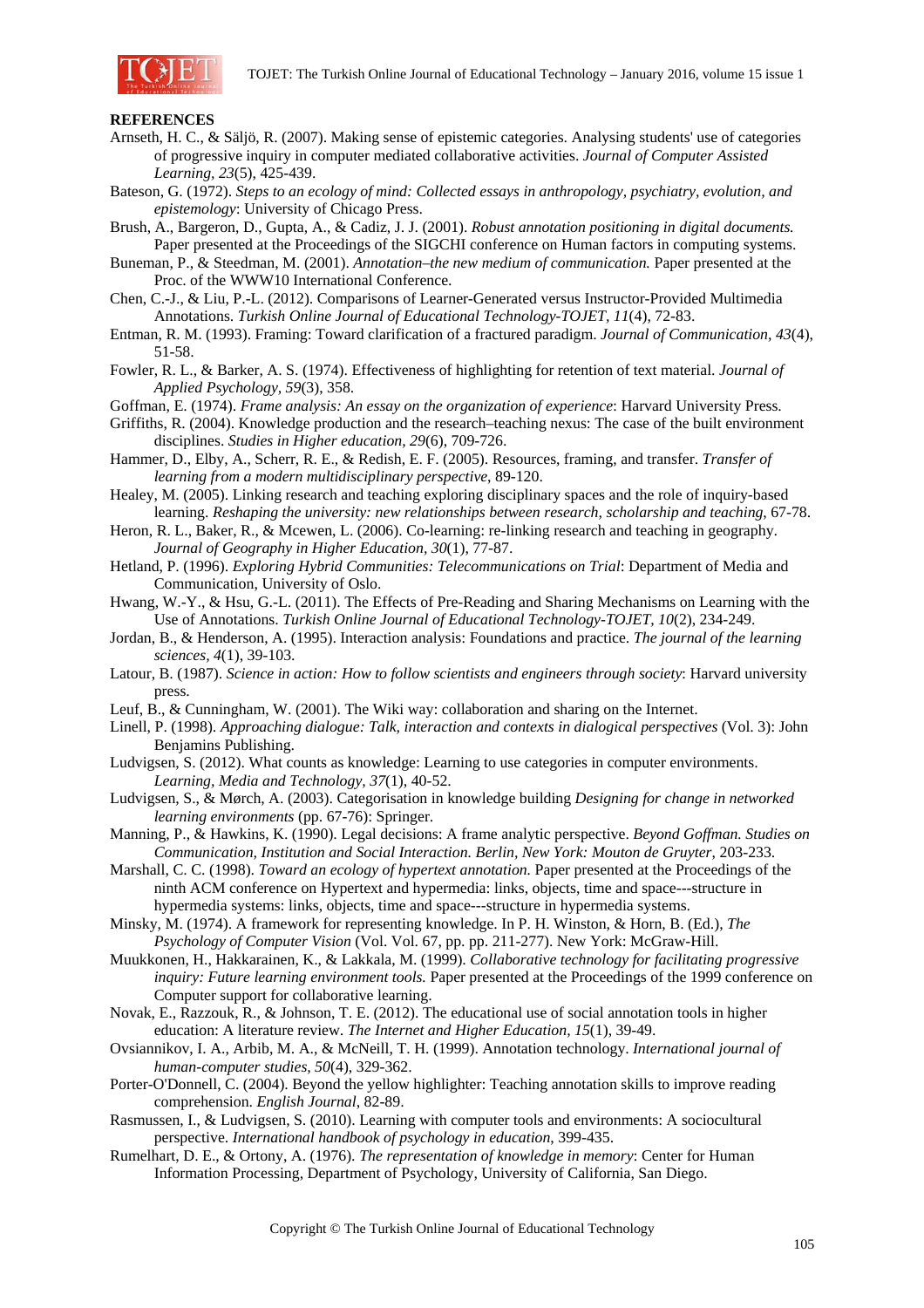

Scardamalia, M. (2004). CSILE/Knowledge forum®. *Education and technology: An encyclopedia*, 183-192.

- Scardamalia, M., & Bereiter, C. (1994). Computer support for knowledge-building communities. *The journal of the learning sciences, 3*(3), 265-283.
- Scardamalia, M., & Bereiter, C. (2006). Knowledge building: Theory, pedagogy, and technology. *The Cambridge handbook of the learning sciences*, 97-115.
- Simpson, M. L., & Nist, S. L. (1990). Textbook annotation: An effective and efficient study strategy for college students. *Journal of Reading, 34*(2), 122-129.
- Strømme, T. A., & Ludvigsen, S. (in review). Students' Work with Computer Simulations: Contrasting Peer-Created Simulation Data Creates Extended Learning Opportunities. *Journal of the Learning Sciences*.
- Svennevig, J. (2007). Ikke sant" as a response token in Norwegian conversation. *Interpreting utterances. Pragmatics and its interfaces. Essays in honour of Thorstein Fretheim*, 175-189.
- Tannen, D. (1993). *Framing in discourse*: Oxford University Press.
- van de Sande, C. C., & Greeno, J. G. (2012). Achieving alignment of perspectival framings in problem-solving discourse. *Journal of the Learning Sciences, 21*(1), 1-44.
- Vygotsky, L. S. (1978). Mind and society: The development of higher mental processes: Cambridge, MA: Harvard University Press.
- Wertsch, J. V. (1991). *Voices of the mind*: Harvard University Press.
- Wikipedia. (2015, September 4). Experience. Retrieved from https://en.wikipedia.org/wiki/Experience
- Wolfe, J. (2002). Annotation technologies: A software and research review. *Computers and Composition, 19*(4), 471-497.
- Wolfe, J., & Neuwirth, C. M. (2001). From the Margins to the Center: The Future of Annotation. *Journal of Business and Technical Communication, 15*(3), 333-371.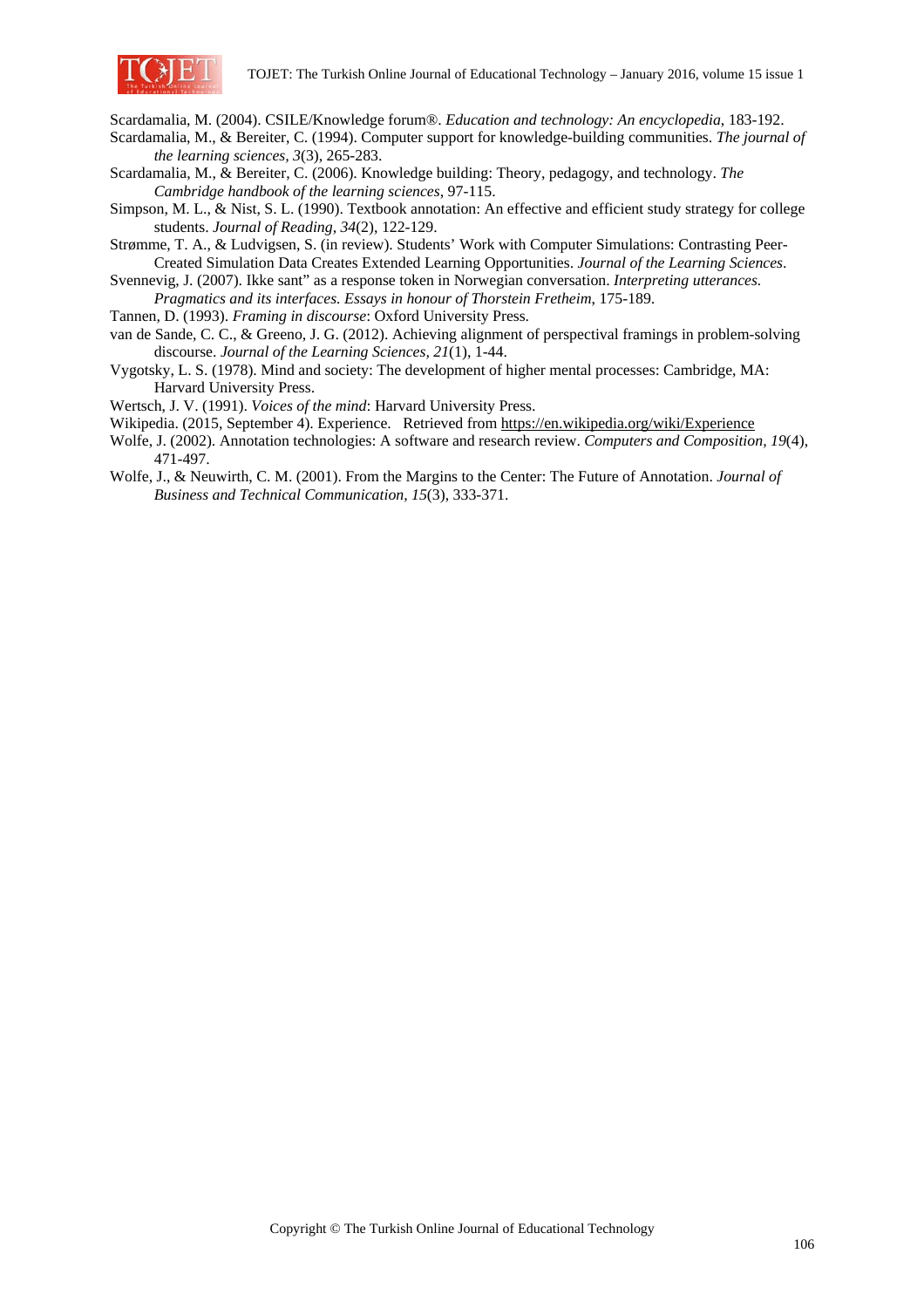

### **APPENDIX**

### **Appendix 1**

The data sources in the study were the following:

- **Records of earlier courses**: The researcher used this to get a sense of the course and what role the technology could play.
- **Course preparation**: Email correspondence, preparation meeting, and discussions with the course coordinator regarding the content and organization of the course and the implementation of the wiki learning environment.
- **Course introduction**: Introductory presentation for potential students that considered following the course held by the course coordinator and the researcher. The researcher's three roles in this course was introduced: 1) teach on one of the sessions, 2) provide the learning design/platform and assist students and teachers, and 3) research and gather experiences from students and teachers.
- **Students' drafts of their idea for the semester project**: The researcher read, commented and discussed the drafts with the course coordinator.
- **Kick-off meeting with semester project groups**: Observation and audio recording. Mainly, the interaction was between the course coordinator and the students, but the researcher also gave some feedback. Since their project was about the wiki environment that the researcher had designed, the researcher was the expert and a key stakeholder.
- **Students' annotation of an assigned curriculum article**: Observation and video recordings. The researcher conducted informal short interviews with the students about their experience with the tool, their categorization decisions, etc. All of the video recording (eight hours in total) was transcribed and analyzed with the qualitative data analysis software NVivo. Two types of video were recorded: 1) a screen capture of the activity on the computer. This recording made it possible to study in closer detail how different resources (cues and textual resources in the article, category scaffolds, active use of cursor as a pointing device to organize and nominate ideas for talks, etc.) mediated the interactional discourse. 2) A stationary video camera was placed on a tripod so that it could capture the use of other resources, students' body language, etc.
- **The researcher's own reading and annotation of the same article**: To get a better sense of the constraints and affordances of the tool, the researcher tried using the categorization script on the same article before the experiment. In this way, the researcher was able to better relate to the user experiences and potential troubles with the categorization script with regard to each article (the scripts were generic, not tailored to each article—the idea was that the students instead could change the script themselves). In addition, the researcher could compare and contrast the students' tagging with the researcher's own annotation as a more experienced reader.
- **Students' presentation of the article to the class**: The researcher observed their oral and PowerPoint presentations, and got a copy of the PowerPoints.
- **Lectures**: Beside observing the classes and taking field notes, the researcher was also responsible for one of the lectures and played the role of an assistant teacher in the other lectures.
- **Talks with teachers**: Informal talks with lecturers to gain insight into their experience with the course and interaction with the class.
- **Students' class presentation of their semester projects before handing them in for final evaluation**: Draft of the paper. The course coordinator asked the researcher to contribute with two critical questions to each of the four semester groups.
- **Semester project papers:** Copy of the final paper.
- **Student evaluations:** Focus group discussion with the two sensors *Figure 4.* Data sources.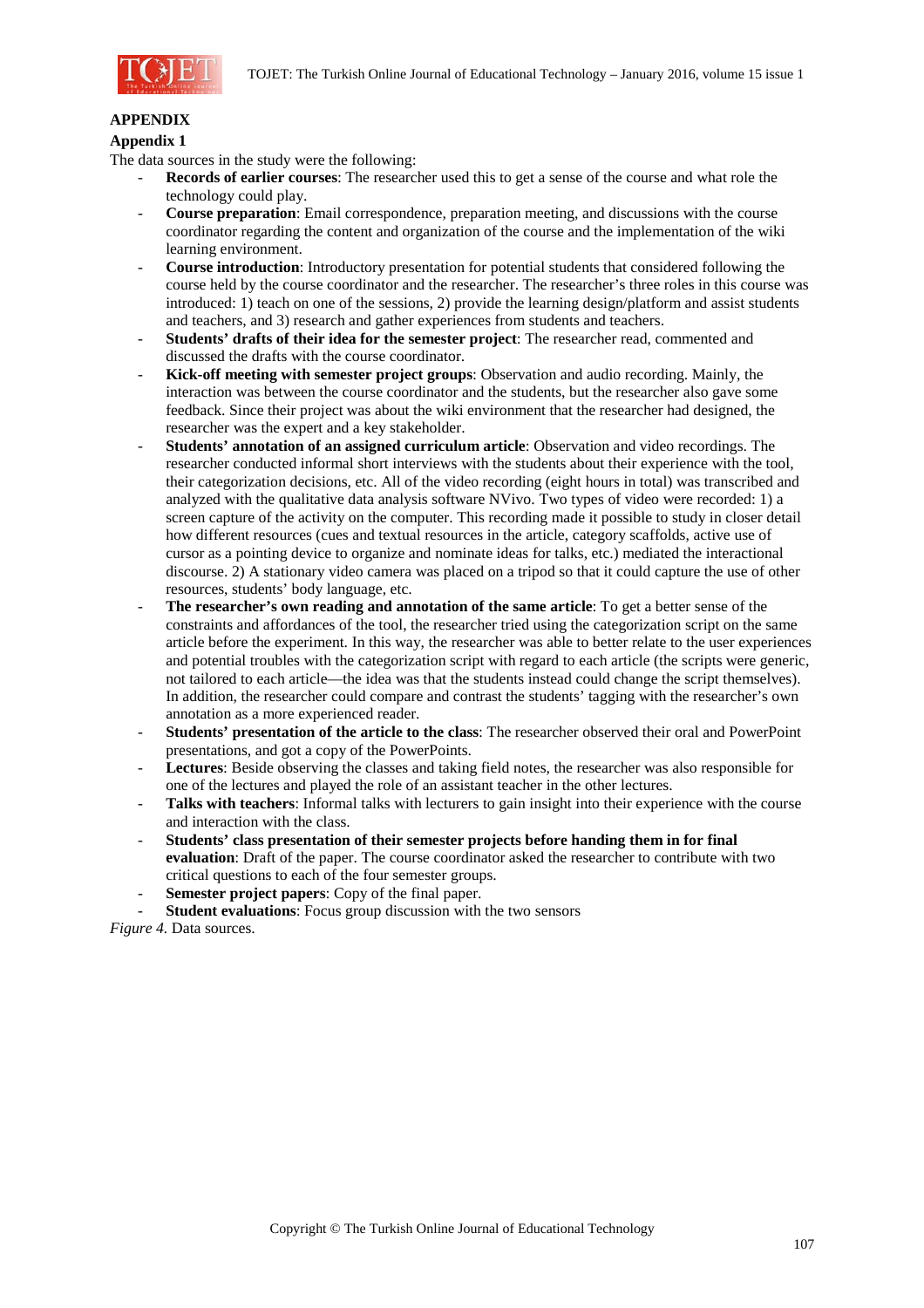

### **Appendix 2**

What follows is the letter that was sent to all of the students. It describes a framing of the technology that can benefit their learning task.

Hi everyone,

Thanks for the last seminar. Regarding the TEL course and your participation as a student in the course, I have created a user account for each one of you to access the wiki-based learning design that we will use. I will send the account information in a separate email.

### **Semester project**

It is a long and tricky process to develop learning technologies, and the design is by no means "finished" (in quotation marks to signal that you should question whether a learning design can ever be "finished"), but hopefully, it is finished enough to start using it, experiencing its weaknesses and strengths, and discovering its opportunities and potentials.

We have made the wiki design with its many features the topic for your semester project this year (see http://217.171.199.148/uio/Final+report), thereby giving you an opportunity to experience a learning design, different design problems, and learning design interventions first hand. From a learning perspective in a TEL course, there is probably much to be gained from experiencing a design that is a little unfinished, imperfect, and messy. In this way, the technology becomes more visible in its affordances and constraints, its pro and cons, and its dependences. This can be a motivating and productive starting point for creating design ideas and suggestions for further development and improvements.

Remember, your task is not only to make suggestions for improving the design, but also to base this work on scientific arguments from the curriculum literature and other relevant research. Your knowledge claims about the design need to be rooted in research and scientific reasoning.

Figure 5. *Letter framing the technology.*

### **ACKNOWLEDGMENTS**

I want to thank my PhD supervisors, Per Hetland and Anders Mørch, for their many valuable contributions to this article, and Palmyre Pierroux for her suggestions and comments on an earlier draft. I am also grateful for the discussions and feedbacks from my colleagues Sten Ludvigsen, Jan Dolonen, Line Ingulfsen, Sven Magne Bakken, Renate Andersen and others. An especially big thank you to the students who participated in the experiment.

# **NOTES**

<sup>&</sup>lt;sup>i</sup> The transcript notations are based on the Jefferson system, but they follow a simplified and more accessible version (Strømme & Ludvigsen, in review):

| $\Box$               | Text in square brackets represents clarifying information regarding the discourse.           |
|----------------------|----------------------------------------------------------------------------------------------|
| (()                  | A description inserted between double brackets denotes contextual information.               |
| $=$                  | Indicates that there is no discernible pause between two speakers' turns.                    |
| $\gamma$             | Rising intonation.                                                                           |
| $\ddot{\phantom{0}}$ | Indicates prolongation of a sound.                                                           |
| Underlined:          | Emphasis in speech.                                                                          |
| $\lambda$            | Short pause in the speech.                                                                   |
| $\lceil  \rceil$     | Utterances removed from the original dialog.                                                 |
|                      | Single dash in the middle of a word denotes that the speaker interrupts him or herself.      |
|                      | Double dash at the end of an utterance indicates that the speaker's utterance is incomplete. |

ii Not all dictionaries address this important distinction, but cf. Wikipedia: "The word 'experience' may refer, somewhat ambiguously, both to mentally unprocessed immediately perceived events as well as to the purported wisdom gained in subsequent reflection on those events or interpretation of them" (Wikipedia, 2015, September 4).

iii The original Norwegian phrasing was *"ikke sant"*. In line 114, the instance was translated to "yes". Other translations used in the transcript are "indeed" (line 5, 92), "exactly" (line 11), and "you know" (line 96). *Ikke sant* (literal meaning "not true") is a pragmatic idiom traditionally used to *appeal* for agreement: "Du skal bli